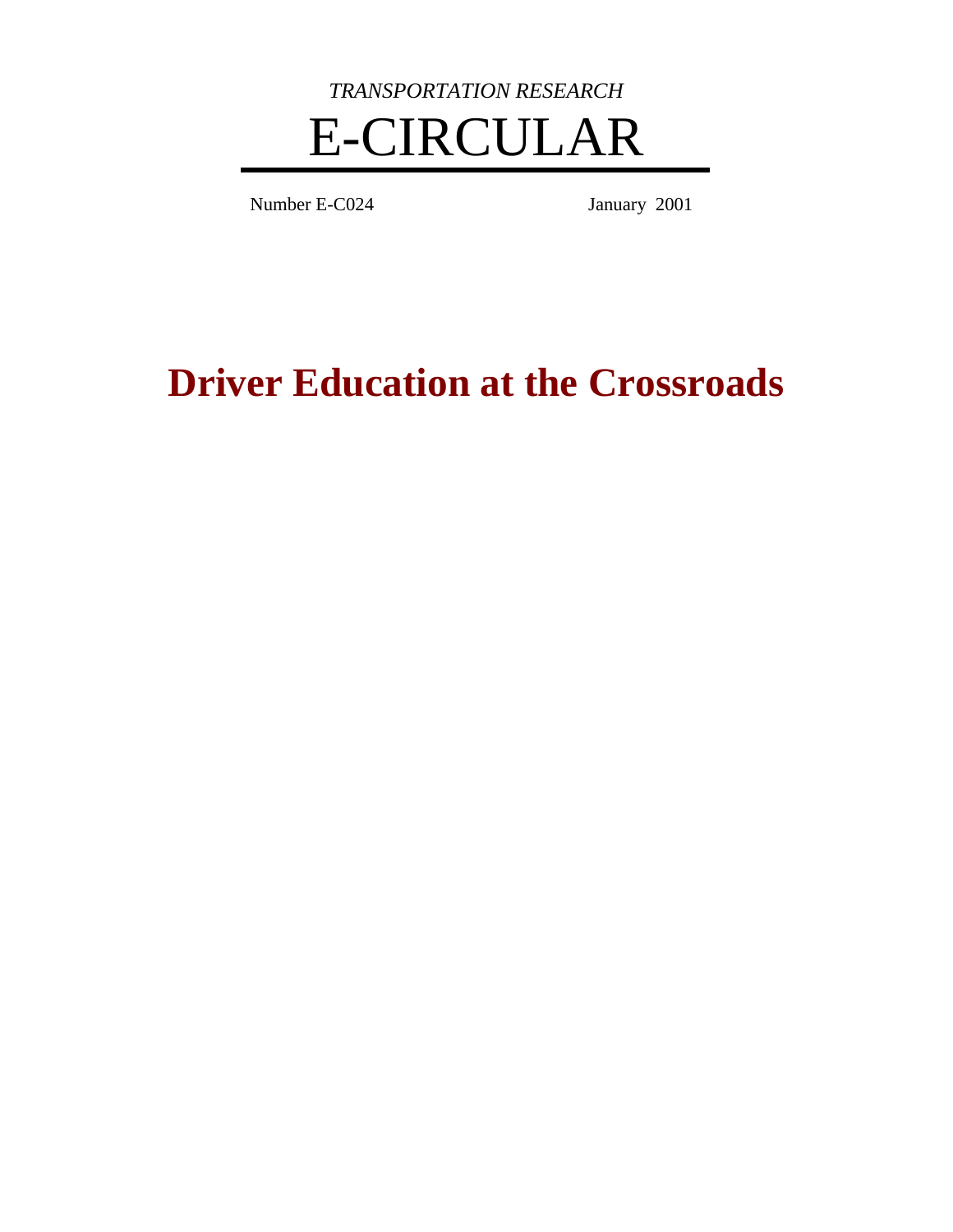# **DRIVER EDUCATION AT THE CROSSROADS**

TRB Committee on Operator Education and Regulation (A3B03)

A. James McKnight, *Chair*

Deborah A. Quackenbush Kenneth H. Beck Laurel Broadhurst Michael R. Calvin Harvey E. Clearwater Lawrence E. Decina Barnie P. Jones

Ernest Kitchen Jr. LawrenceP. Lonero Suzanne MacNeil Daniel R. Mayhew John w. Palmer Raymond C. Peck Wayne A. Perkins

Allen R. Robinson David Shinar Michael F. Smith Richard I. Wark Allan F. Williams Jerome W. Witherill

Richard F. Pain, TRB Staff Representative

Subscriber category **Transportation Research Board** 4B safety and human performance **National Research Council**

**national-academies.org/trb Washington, DC 20418**

**2101 Constitution Avenue, NW**

The **[Transportation](http://gulliver.trb.org/publications/circulars/NASpage.pdf) Research Board** is a unit of the National Research Council, which is the principal operating agency of the National Academy Of Sciences and the National Academy of Engineering. The research council provides independent advice on scientific and technical matters under a congressional charter granted to the National Academy of Sciences, a private, nonprofit institution dedicated to the advancement of science and technology and to their use for the general welfare.

The Transportation Research Board is distributing this Circular to make the information contained herein available for use by individual practitioners in state and local transportation agencies, researchers in academic institution, and other members of the transportation research community. The information in this Circular was taken directly from the submissions of the authors and has not been edited by the Transportation Research Board. This document is not a report of the National Research Council or the National Academy of Sciences.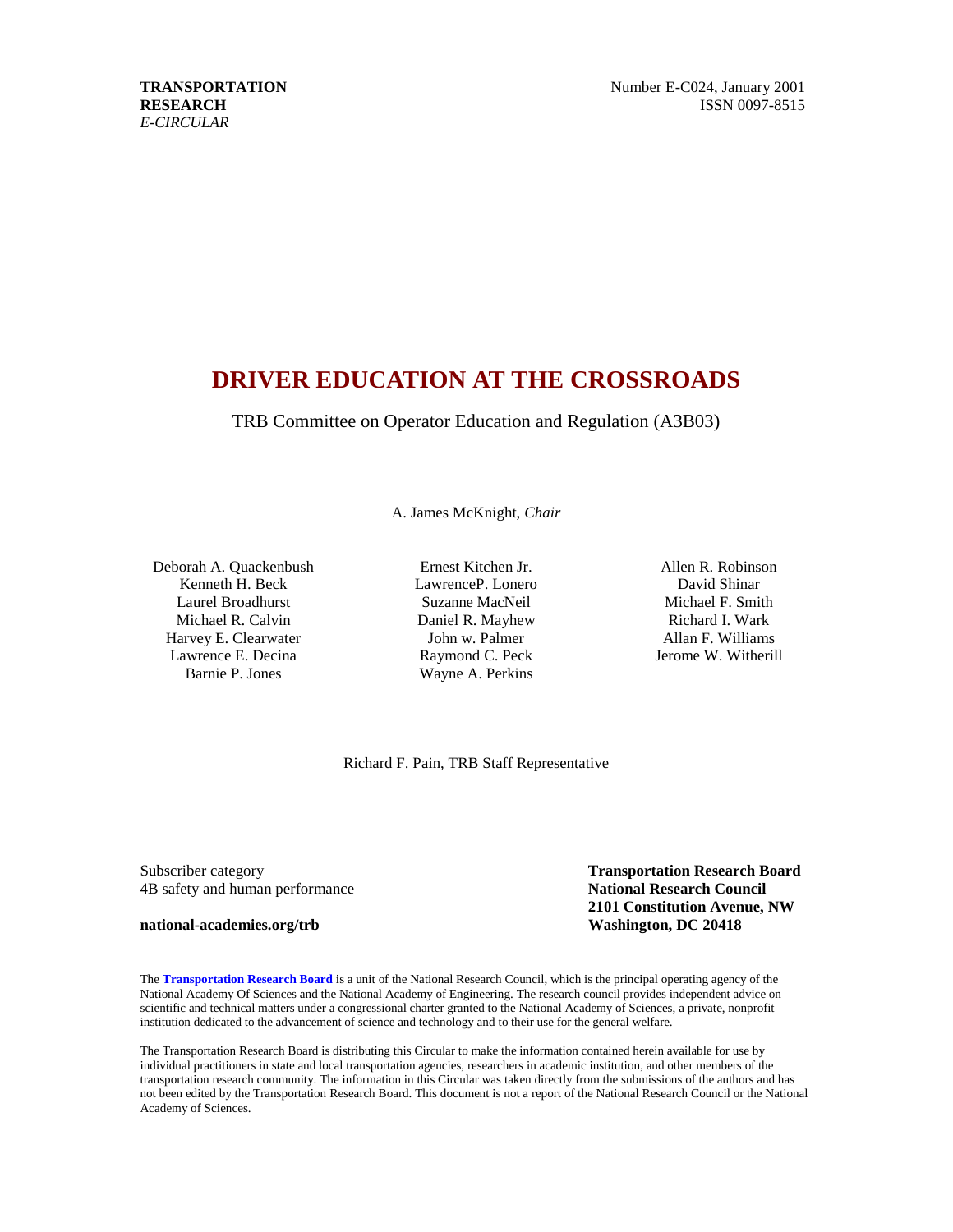# **Preface**

Diver education as known and experienced by a generation of novice drivers is disappearing. Whereas close to 80 percent of eligible high school students disappearing. Whereas close to 80 percent of eligible high school students participated in school courses in the 1960s and 1970s, far less than half do in the 1990s and currently, and the proportion continues to decline. While the reasons are many, chief among them is a tightened economy that has squeezed many deserving subjects out of the curriculum. Evidence as to a cost-beneficial effect upon safety, which might have saved driver education, was not forthcoming.

What will take the place of high school driver education is uncertain. Deciding what should take its place offers both challenge and opportunity. It was the subject of a 1998 mid-year meeting of the TRB Committee on Operator Education and Regulation (A3B03). The Committee addressed three topics:

• Driver Needs—What drivers must learn about driving in order to meet their needs for mobility and safety, and how both can be facilitated by changes in lifestyle.

• Beginning Driver Education—The content and methods of basic driver education, standards for graduation and initial licensing, and the responsibility for overseeing the process.

• Advanced Driver Education—The objectives and incentives for instruction beyond the beginning stages, for drivers in general and those who have evidenced problems.

This Circular contains authored papers, many by committee members. The papers offer a variety of recommendations for improving driver education.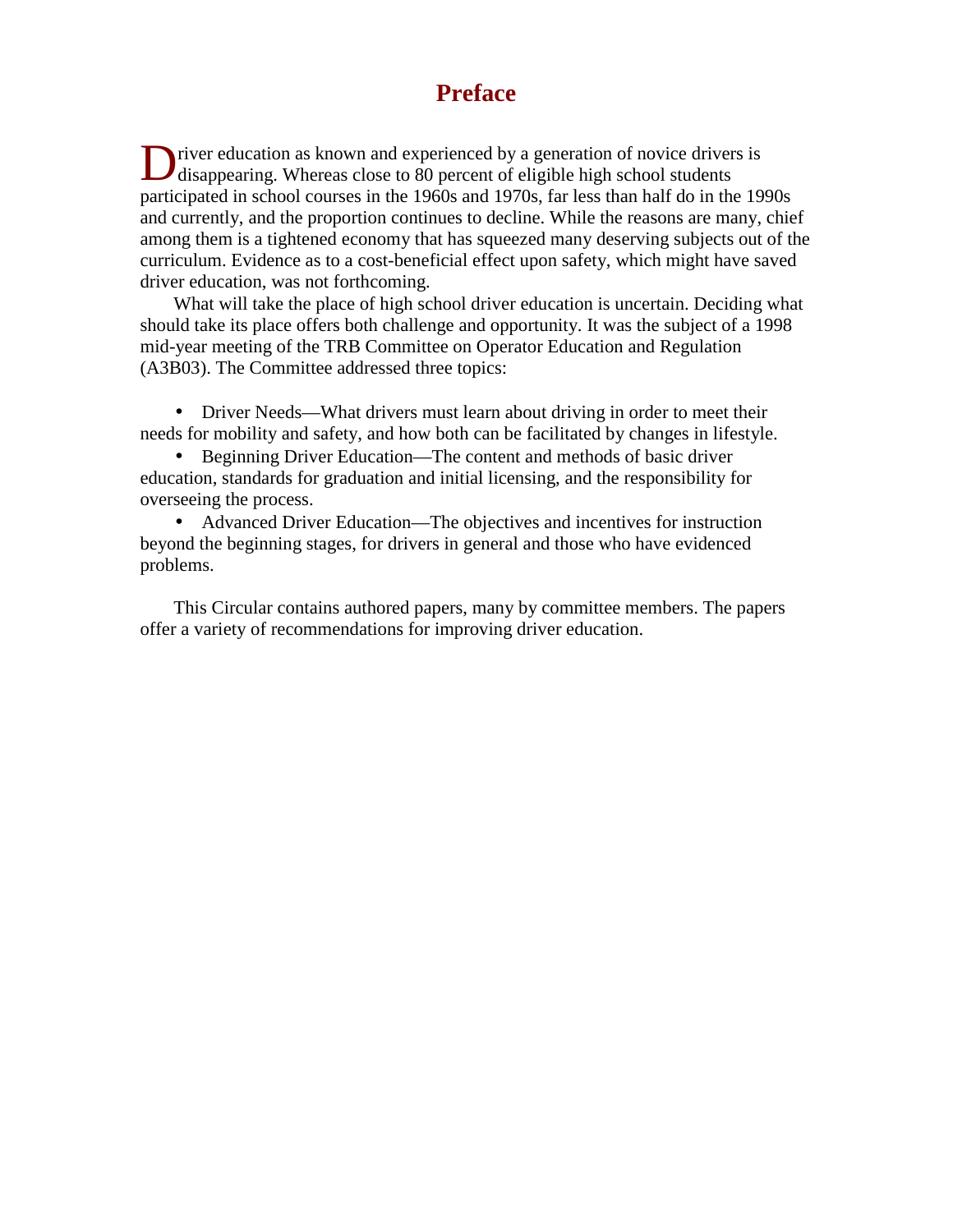# **Contents**

# **DRIVER NEEDS**

| Daniel R. Mayhew, Traffic Injury Research Foundation                        |    |
|-----------------------------------------------------------------------------|----|
|                                                                             |    |
| Leo Tasca, Safety Research Office, Ontario Ministry of Transportation       |    |
|                                                                             |    |
| Michael F. Smith, National Highway Traffic Safety Administration            |    |
|                                                                             |    |
| Allan F. Williams, Insurance Institute for Highway Safety                   |    |
| <b>BEGINNING DRIVER EDUCATION</b>                                           |    |
|                                                                             |    |
| John Svensson, Driving School Association of Ontario                        |    |
|                                                                             |    |
| Lawrence P. Lonero, Northport Associates                                    |    |
|                                                                             |    |
| Mark Edwards, American Automobile Association                               |    |
| Who Is Responsible for Delivery of Beginning Driver Education? 26           |    |
| John W. Palmer, Minnesota Highway Safety Center,                            |    |
| St. Cloud State University                                                  |    |
| <b>ADVANCED DRIVER EDUCATION</b>                                            |    |
|                                                                             |    |
| Brett Robinson, American Association of Motor Vehicle Administrators        |    |
|                                                                             | 31 |
| Allen R. Robinson, American Driver and Traffic Safety Education Association |    |
|                                                                             |    |
| A. James McKnight, National Public Services Research Institute              |    |
|                                                                             |    |
| Raymond C. Peck, California Department of Motor Vehicles                    |    |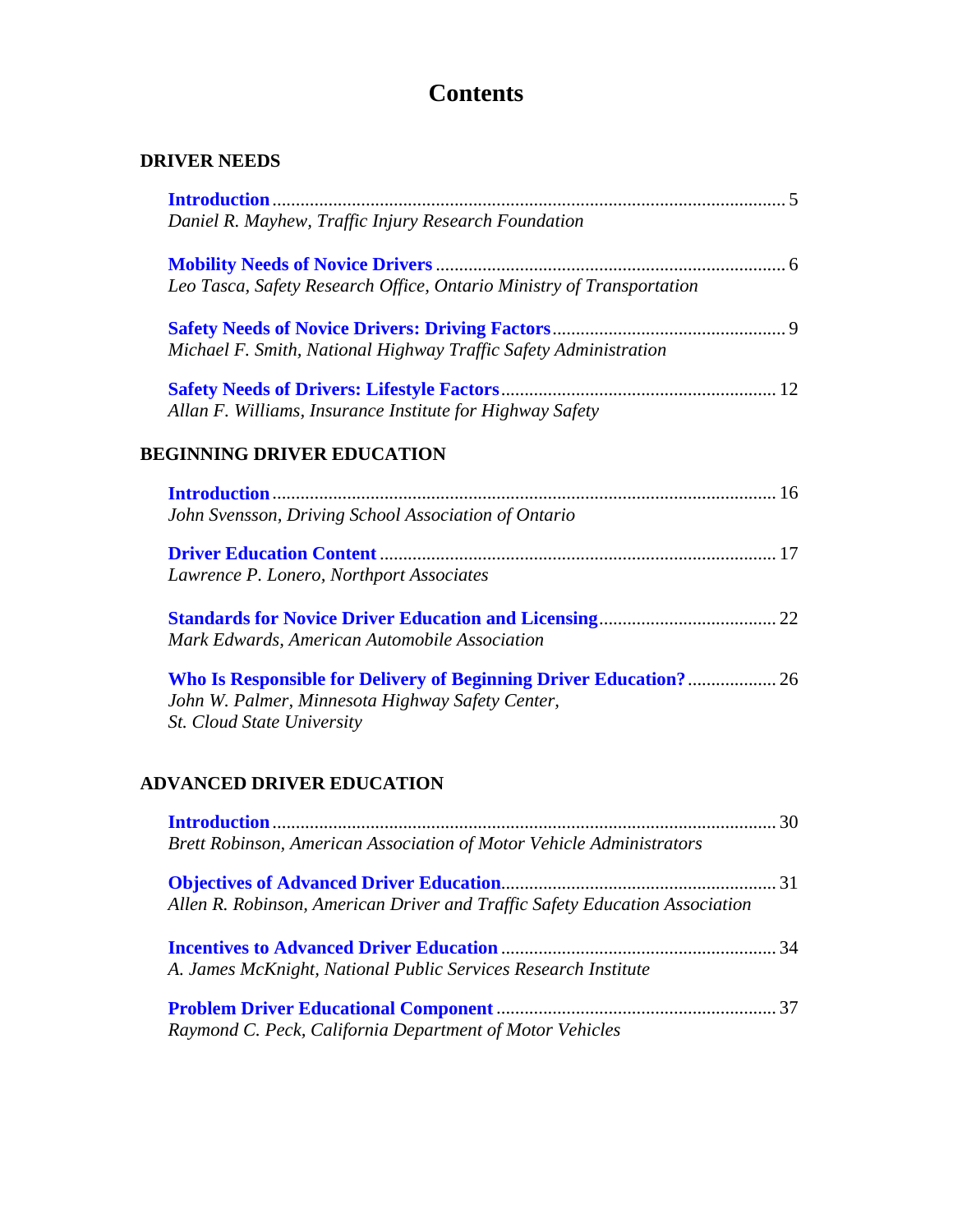# **Driver Needs**

# *Introduction*

#### **DANIEL R. MAYHEW**

*Traffic Injury Research Foundation*

The highway transportation system offers significant benefits in the form of mobility and accessibility. An undesirable by-product of mobility is road c **L** mobility and accessibility. An undesirable by-product of mobility is road crashes and the attendant loss of life, injury, and property damage. A principal challenge facing the safety system is maximizing the benefits offered by transportation, while minimizing its disbenefits. This balancing act is never more evident than in the case of novice drivers whose risk of suffering the disbenefits of the system are much greater than most other groups. Historically, and even today, the major initiatives used to ensure that novices are insulated from the risks associated with driving have been formal driver education/training and driver licensing.

The objectives of both these programs are very similar in that they attempt to ensure the novice has the skills, knowledge, and attitude to drive safely and collisionfree. Unfortunately, young drivers continue to be over represented in road crashes and the absolute magnitude of the problem will almost certainly increase because impending demographic changes will produce a dramatic rise in the number of young drivers. Recognition of these facts has underscored the need for improving driver education/training and licensing programs.

In this regard, an increasingly popular form of qualification for driving graduated licensing—is being promoted as a potentially effective means for reducing the risks encountered by novice drivers. Such a program is in place or being implemented in many states as well as in jurisdictions outside the United States. Similar improvements are needed in driver education/training if it is to effectively address the novice driver safety problem.

Improving driver licensing and driver education/training to meet the safety needs of novice drivers can, however, have an impact on their mobility, e.g., a night-driving restriction, a phased driver education/training program, the type and duration of driving practice encouraged or mandated. Accordingly, the safety needs and mobility needs of novice drivers deserve serious consideration in efforts to reduce their crash involvement through improved licensing and education/training programs.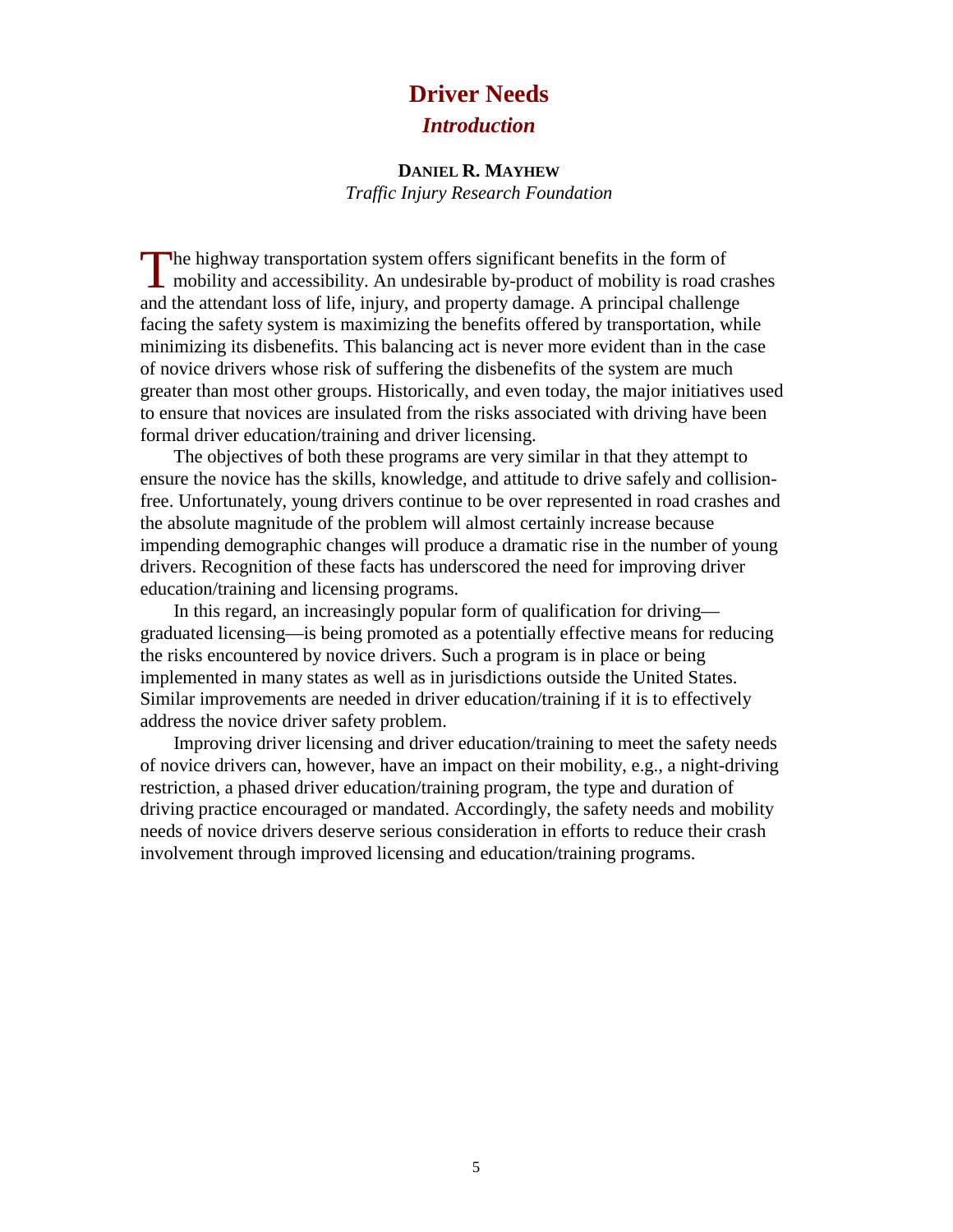#### DRIVER NEEDS

# **Mobility Needs of Novice Drivers**

#### **LEO TASCA**

*Safety Research Office Ontario Ministry of Transportation*

In order to plan effectively for driver education programs, policy makers should In order to plan effectively for driver education programs, policy makers should have a good understanding of the mobility needs of novice drivers. Currently there is a lack of research in the area of novice driver mobility needs. Surveys on the amount and type of driving done by licensed drivers have given us a reasonable perspective on the mobility patterns of young drivers. To the extent that teenage drivers are also novice drivers, these surveys can give us some insight into the mobility patterns of young novice drivers. We can obtain reasonable estimates of the times they are likely to travel, the average trip length, average speed, the most frequent destinations, and the average number of passengers carried.

Mobility patterns, however, do not necessarily coincide with mobility needs. Young novice drivers may do more of their driving at night, but it does not necessarily follow that they are meeting their mobility needs by doing so. To understand mobility needs, it would be helpful to survey novice drivers as well as teenagers just under the legal licensing age to find out which activities generate travel needs and, more specifically, travel needs that can only be met by driving an automobile.

At the present time we do not know how many young novice drivers really need to drive. In some cases it is clear that the ability to obtain full or part-time employment is contingent upon possession of a driver's license. In other cases, it is geographical location that compels individuals to drive. For example, teenagers in rural and suburban areas have fewer modal choices than their urban counterparts; public transportation services may be infrequent or non-existent and walking may not be a reasonable option.

Even a well-designed activity survey can only provide us with a snapshot of current mobility needs. Mobility needs are never static, they are continually evolving. Economists do well to remind us that (1) travel is a derived demand, and (2) demand is a variable. People travel because they want to go somewhere to do things. Travel is rarely an end in itself. To the extent that the so-called information highway can help teenagers meet many of their social, educational, and recreational needs by minimizing or eliminating travel, driving may become less attractive and/or restricted licenses may become more palatable. Research on mobility needs must, therefore, be conducted over time to identify emerging trends. Particular attention must also be paid to the problems parents can encounter when they provide for the transportation needs of their teenage children. In some cases, parents have a difficult time meeting the transportation needs of their unlicensed teenage children. This may be particularly true of single parents who face considerable time pressure and actually welcome the licensure of their teenage children as liberation from their driving duties. Graduated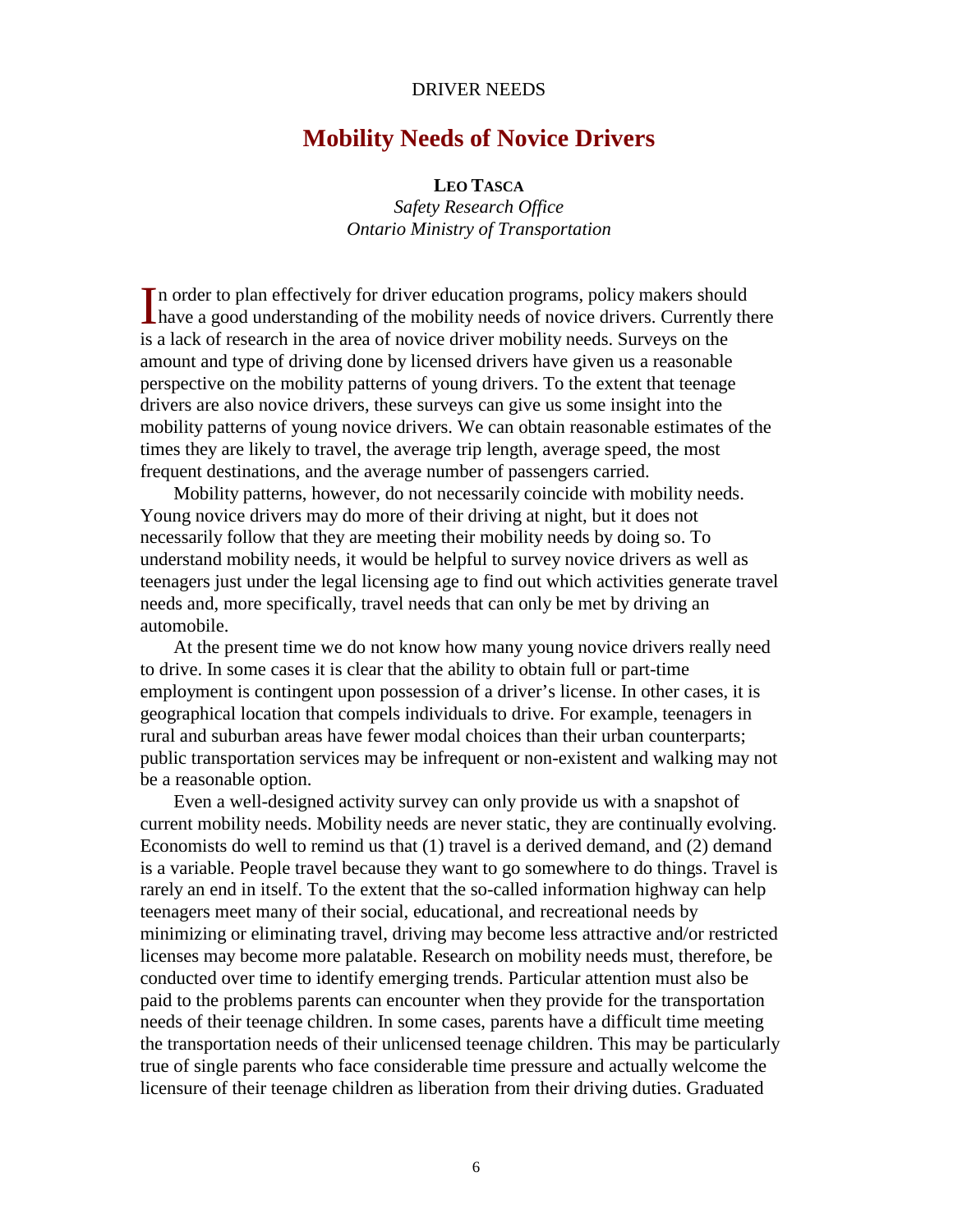licensing and/or curfew programs are sometimes criticized by a minority of parents for precisely this reason. In other cases, involving family farms and other small family-run businesses, parents may look forward to the licensure of their children because this will enable them, in turn, to play a greater role in the day-to-day operation of the farm or business. Nevertheless, preliminary surveys of parents in jurisdictions with graduated licensing indicate most parents support the restrictions associated with graduated licensing programs and seem to report little difficulty in obtaining compliance from their teenagers.

Under graduated licensing, parents are also discovering that they have an important role to play as driving mentors for their teenage children. Parents often act as the accompanying driver during the first phase of the program that prohibits novices from driving alone. The result is a greater involvement in their child's development as a driver. If this greater involvement is to be beneficial parents will themselves need educational material. There have not been many concerted efforts to formally acknowledge the important role many parents must necessarily play in novice driver education. Educational materials specifically targeting parents as de facto driving instructors are extremely rare although this has begun to change.

Mobility needs research should also help us to better understand when full driving privileges are required. At the present time, many jurisdictions allow full licensure at an arbitrary age, usually 16. Individuals acquire unlimited licenses regardless of their actual needs. This may have been a reasonable approach earlier in the century when many people left school and started their working lives at relatively young ages. While teenagers today certainly do engage in part-time work, they are primarily students pursuing their secondary and post-secondary education. Under these circumstances, an activity survey may show us that multistage licensing programs leading to full licensure over a period of several years can be more responsive to the mobility needs of young novice drivers. Such programs would also offer novices the opportunity to practice their driving skills in relatively low-risk situations.

Jurisdictions that have, in effect, raised the age of full licensure through the introduction of graduated licensing programs have not encountered much opposition from young people as we might expect. This lack of opposition may be an indication that the demand for full licensure at the age of 15 or 16 is largely an artifact of current practice. It must be stressed, however, that graduated licensing programs have been introduced after substantial public consultation, which serves to inform policy makers about the mobility needs of the affected population.

It is also important for policy makers to understand that in the case of teenagers, acquiring a driver's license not only helps them to meet their mobility needs, but also serves as an important rite of passage. It has become an important symbol of impending adulthood and personal independence. A driver's license may be vital from a teenager's perspective because it guarantees continued acceptance by his peer group. While some jurisdictions report that only about one-half of their 16 year olds are licensed, it is highly likely that the majority of the remaining 16 year olds have acquired a learner's permit. The symbolic value of the license is often as important to teenagers as the need to get from point A to point B.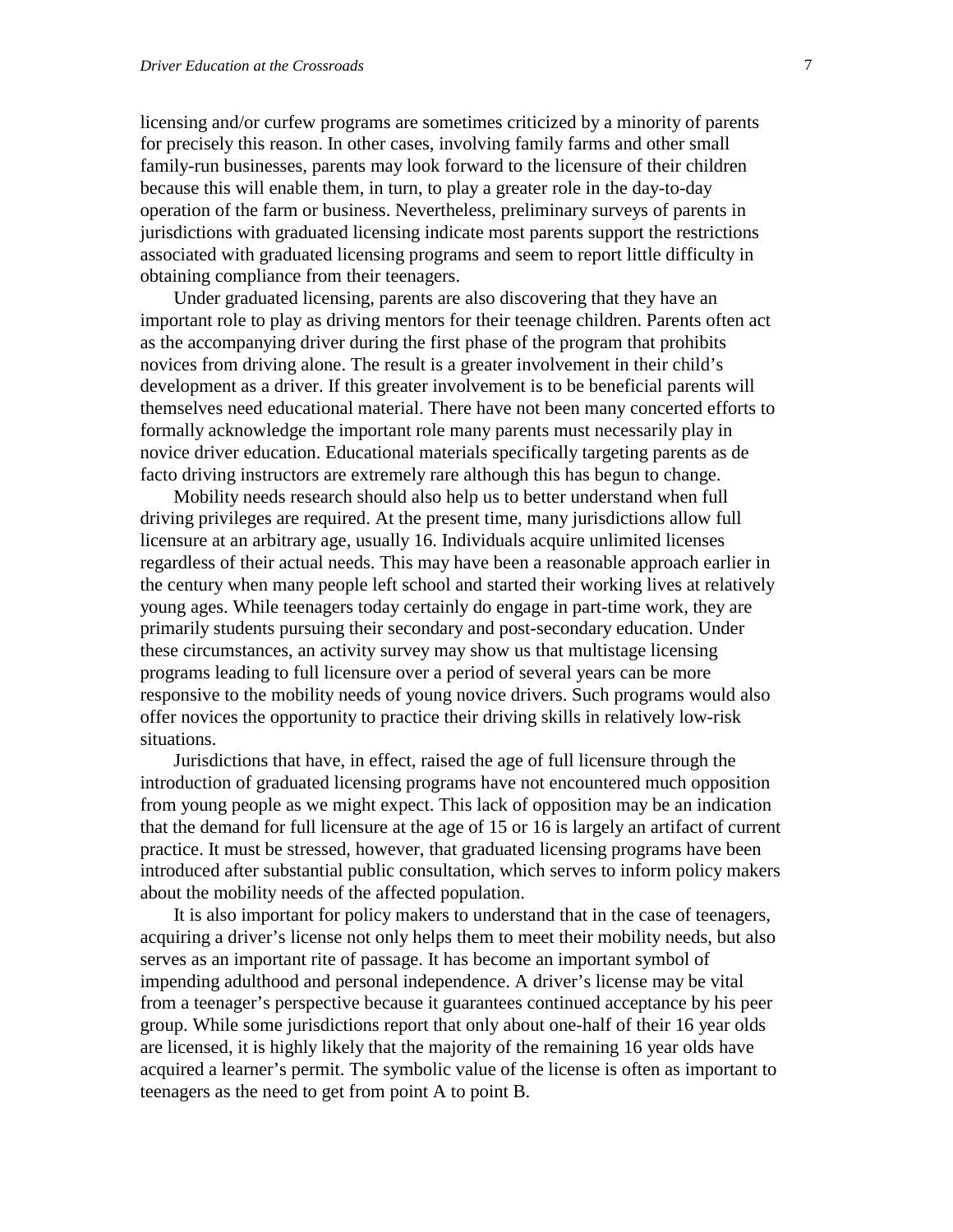Unfortunately, teenage peer groups may not only require their members to obtain a license, they may also require their members to adopt a lifestyle and, consequently, a driving style that emphasizes deviant behavior and thrill-seeking. When risky driving is combined with both the overconfidence and inexperience that characterizes young novice (especially male) drivers, the mix can be lethal.

The motivation to adopt risky driving practices forces us to consider the perennial trade-off between safety and mobility. At some point, increased mobility can only be bought with a reduction in safety. The aim has always been to meet mobility needs without unduly compromising safety. To address this issue we must consider two key questions. First, at which ages are novice drivers at the greatest risk? Second, do these risks exceed the benefits that can accrue from permitting people in this age group to drive a motor vehicle? The first question is relatively easy to answer. When we consider the fatal collision involvement rate per 100 million miles driven, the highest rate is observed for 16-year-old drivers and is followed closely by that of 17-year-old drivers. In fact, the fatal collision rate remains quite high with respect to middle-aged drivers until about age 20. Nevertheless, the prevailing pattern is a steep downward slope during the teenage years. The same trend is observed when we consider all collisions. Clearly, drivers age 16 and 17 are at the greatest risk of being involved in a collision. Their collision risk generally exceeds that of even the oldest driver age groups.

The answer to the second question is less straightforward. In order to answer it adequately, we must have good data on the actual mobility needs of young novice drivers. Only then can we have a clear indication of the costs associated with not meeting their mobility needs by driving. It is unlikely that we would conclude that people should not drive at age 16 or 17. However, after an assessment of their mobility needs we may conclude that the costs associated with unrestricted driving privileges are unacceptable. Much will depend on the social cost methodology we choose to adopt. Finally, while much of the discussion has focused on the young novice driver, it is imperative that any research program on mobility needs also consider the older novice driver. Older novices tend to have a collision risk that is substantially lower than that of young novice drivers, but still higher than drivers their own age. They also would have very different mobility needs. Older novices may find the restrictions imposed on teenaged novices as unnecessarily onerous. Moreover, they cannot rely on ready access to an accompanying driver like many of their teenaged counterparts. This may limit their ability to practice during the apprenticeship phase of a graduated licensing program.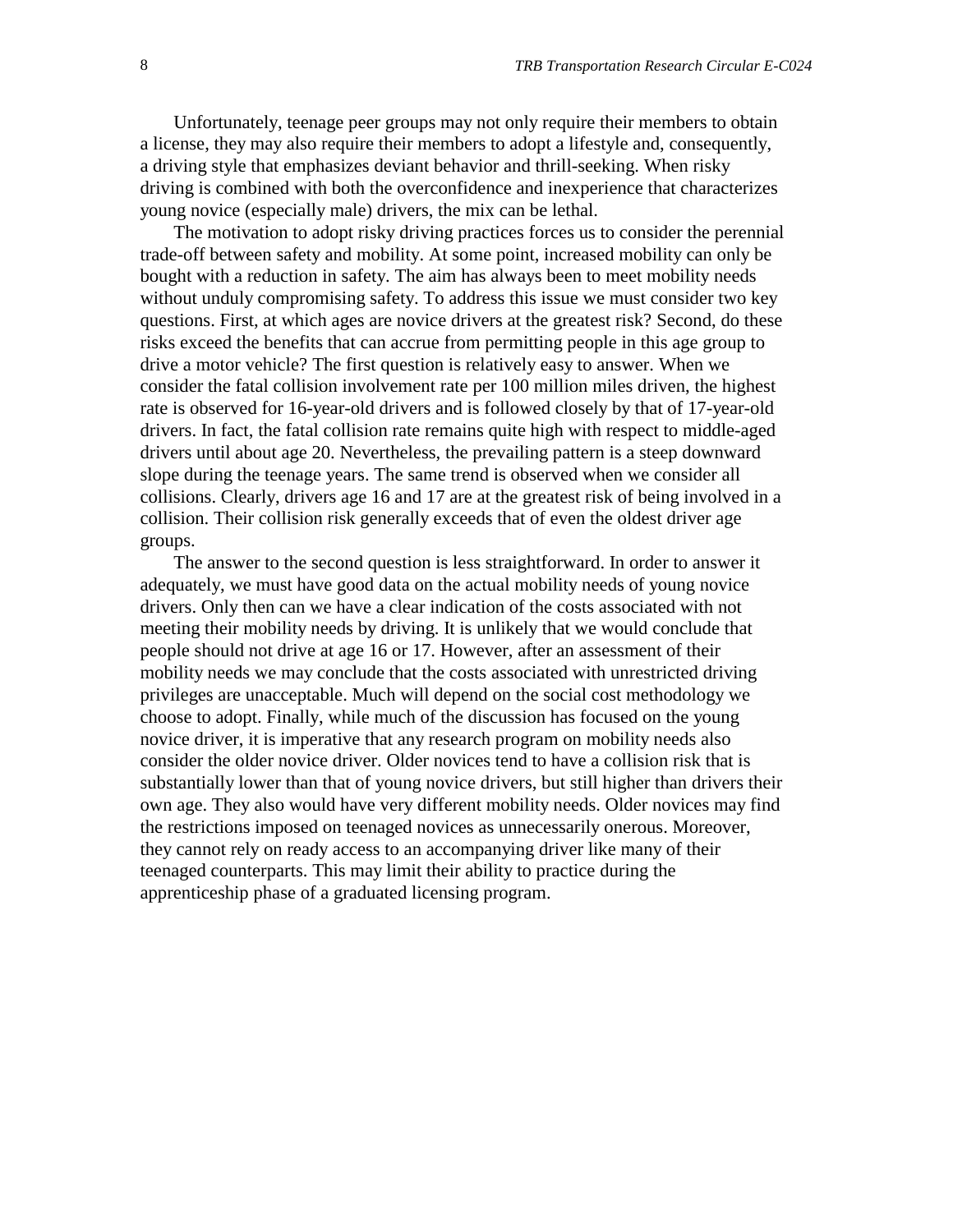#### DRIVER NEEDS

# **Safety Needs of Novice Drivers** *Driving Factors*

### **MICHAEL F. SMITH**

*National Highway Traffic Safety Administration*

Novice drivers are over involved in crashes, especially young drivers. Causes of these crashes include driving too fast for conditions, inattention, and reckless these crashes include driving too fast for conditions, inattention, and reckless driving. Other problems involve the use of alcohol (20 percent), and having teen passengers (65 percent of all teen passenger fatalities occur when another teen is driving).

Crash statistics tell us that young novice drivers are immature and reckless, and that novices at any age are inexperienced. Novices definitely do not understand the relationship between the mass of the vehicle, traction, speed, and stopping and turning the vehicle at speeds (many experienced drivers also have a poor understanding of this relationship). This situation is complicated by the fact that even with traffic laws and rules which regulates how and when people drive, the system runs (or not) on voluntary compliance of roadway users with these rules and regulations.

The highway system is complex and takes notable skill to negotiate safely on a continuous basis. Novice drivers are generally at a great disadvantage when they attempt to drive and interact in the system. This is quite understandable as they often have few driving skills and are still learning to perform safely and efficiently. There is no single solution to this problem, but there are several approaches that can definitely help. Graduated driver licensing systems have proven crash reduction potential. These systems allow novice drivers to gain experience under controlled circumstances and also to mature during the process. A driver training and education program appropriately designed for novices and part of a graduated license system has the potential to enhance the crash reduction of the licensing system. Driving can be defined in many different ways. At a general level, driving can be defined as transportation, vocation, and socialization. Certainly, driving is a means of transport—going from one place to another, for many different reasons. It is a mean of vocation for a large number of drivers. It also is a means of socialization, especially for youngsters who need a place to get away from others, especially adults (parents). These all have implications for mobility and safety, and they are not always compatible. For example, because the use of a private vehicle for transport is accepted as the norm, mobility is often valued more than safety. That is, because of the importance of mobility, a less safe highway system is accepted by society.

The issue facing driver training and education, is how to develop programs that will reduce the crashes of novice drivers and improve driving efficiency within the transportation system of today and the future. These programs will have to address both mobility and safety. The public must be educated that young novice driver crashes are a public health problem and are unacceptable at current levels. The public must also accept that resources will be needed and everyone (parents, novice drivers,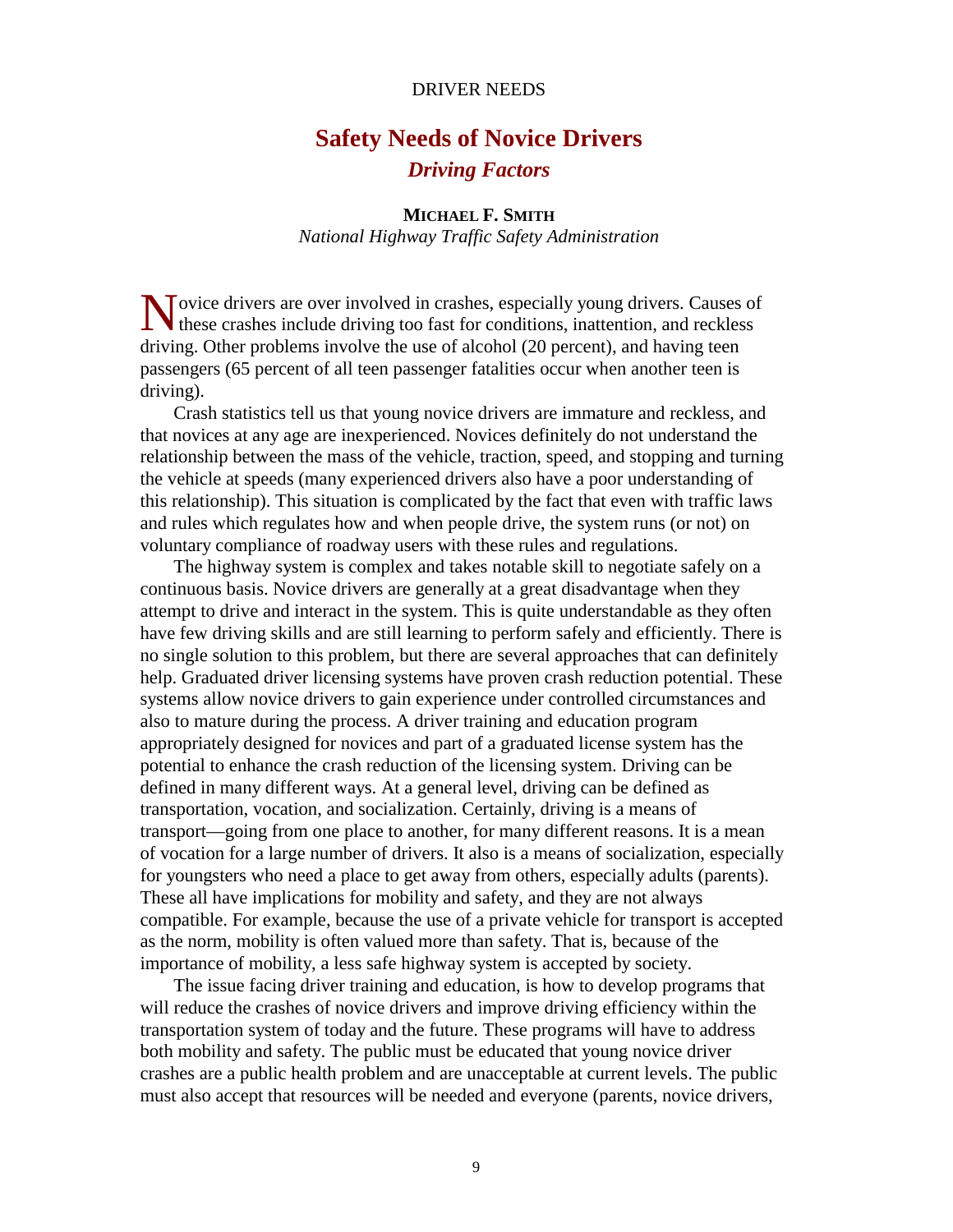public and private sector organizations) has a role and must be involved in solving the young driver crash problem and reducing traffic crashes in general.

Any driver-training program must be based on the driving task. The driving task involves many different types of skills. Driving has many purposes and should be performed efficiently and safely. However, a precise, universally accepted definition of safe driving is yet to be developed.

The driving task can be described as involving basic driving skills and safe driving skills. Both involve physical and cognitive skills. Basic driving skills are those involved with starting, stopping, keeping the vehicle between the lines, and not running over or hitting anything. Basic knowledge would include the rules of the road, driver licensing requirements, and being personally prepared to drive (e.g., no alcohol and nonuse of occupant restraints). These basic driving skills and knowledge are needed for initial entry into the traffic system, hopefully, in a graduated licensing system. Safe driving skills primarily involve higher order cognitive skills (perception, recognition, decision making, task initiation, and vigilance) which lead to safe driving practices and interaction with the traffic environment. It is these practices which are the key to reducing the crashes of novice drivers. Safe driving practices include search, communication, speed and space management, risk management, and preparing to drive.

Search is being aware of the roadway environment and provides the driver basic visual information, including that needed for hazard perception. Visual information is critical for all other safe driving practices. Communication is notifying others of your presence, and what you are doing or are planning to do. Speed and space management includes situational awareness of traffic, roadway and environmental conditions, and requires knowledge of the physics of vehicle traction, especially its limitations (where the rubber meets the road). Risk management involves decisions both before and during driving and is the tool to reduce or better manage the risk associated with driving. Last is that both the driver and the vehicle are prepared for driving.

People can learn to drive more safely, but this takes time. Appropriately designed training can improve skills, but this takes time and resources. Learning complex skills takes time, lots of time, and practice. It is important that the public better understand this as they must contribute the resources that will be needed to reduce young novice driver crashes.

Novice driver training and education must be designed to allow for both formal and informal training, self-paced and interactive where possible, available to most everyone who desires it, and available at multiple locations within a community. To be most successful, driver education must start before the age of licensure and last throughout the driving years. There should be training standards developed, and resources made available to prepare, market, and maintain programs and materials.

To be a proficient and safe driver takes years of practice. To stay proficient takes continued practice. Using the game of golf as an analogy, even professional golfers practice their game continually, often on a daily basis, sometimes with instructors. Most drivers also practice driving on a regular basis. However, this practice usually is unguided, and even worst, often results in positive reinforcement of driving behaviors that are not always good or safe. Driving practice must be guided and positive.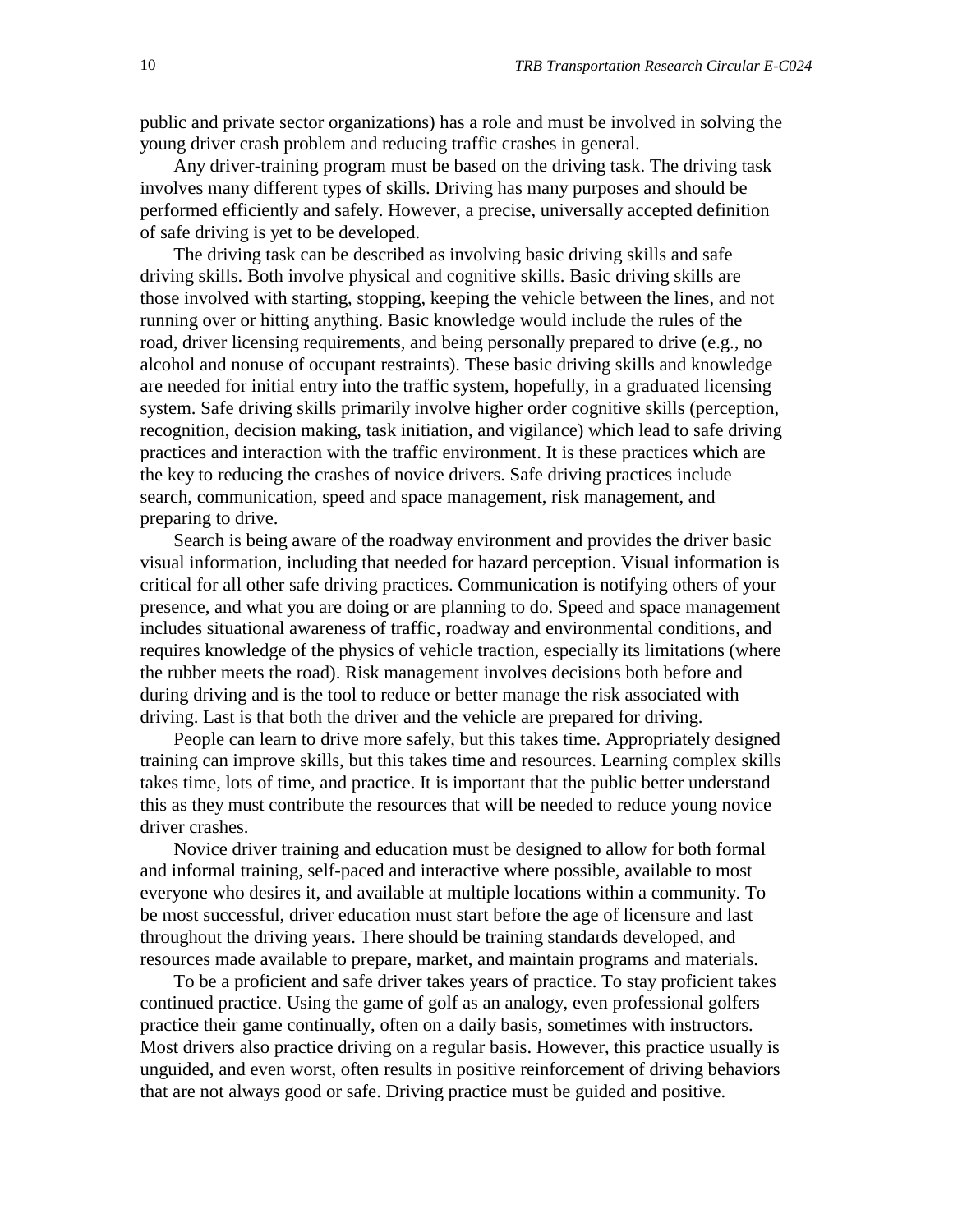Practice should be self-paced, have positive reinforcement, and performed under controlled (safer) conditions.

Reducing the crashes of novice drivers will take resources and a community effort. Reducing the crashes of experienced drivers will take the effort of all drivers to improve their own performance. Both can be done.

Driver education is viewed negatively by some. The goals, objectives, and structure of any improved driver training and education programs need to be well defined and tested. Positive results are needed to further sell training concepts to the public. Novice driver training has the greatest potential to reduce crashes and thus should be the flag bearer for further training developments. Creating positive political and public perceptions of driver education is critical to gain widespread support and resources for these programs. Without this support, progress will be difficult.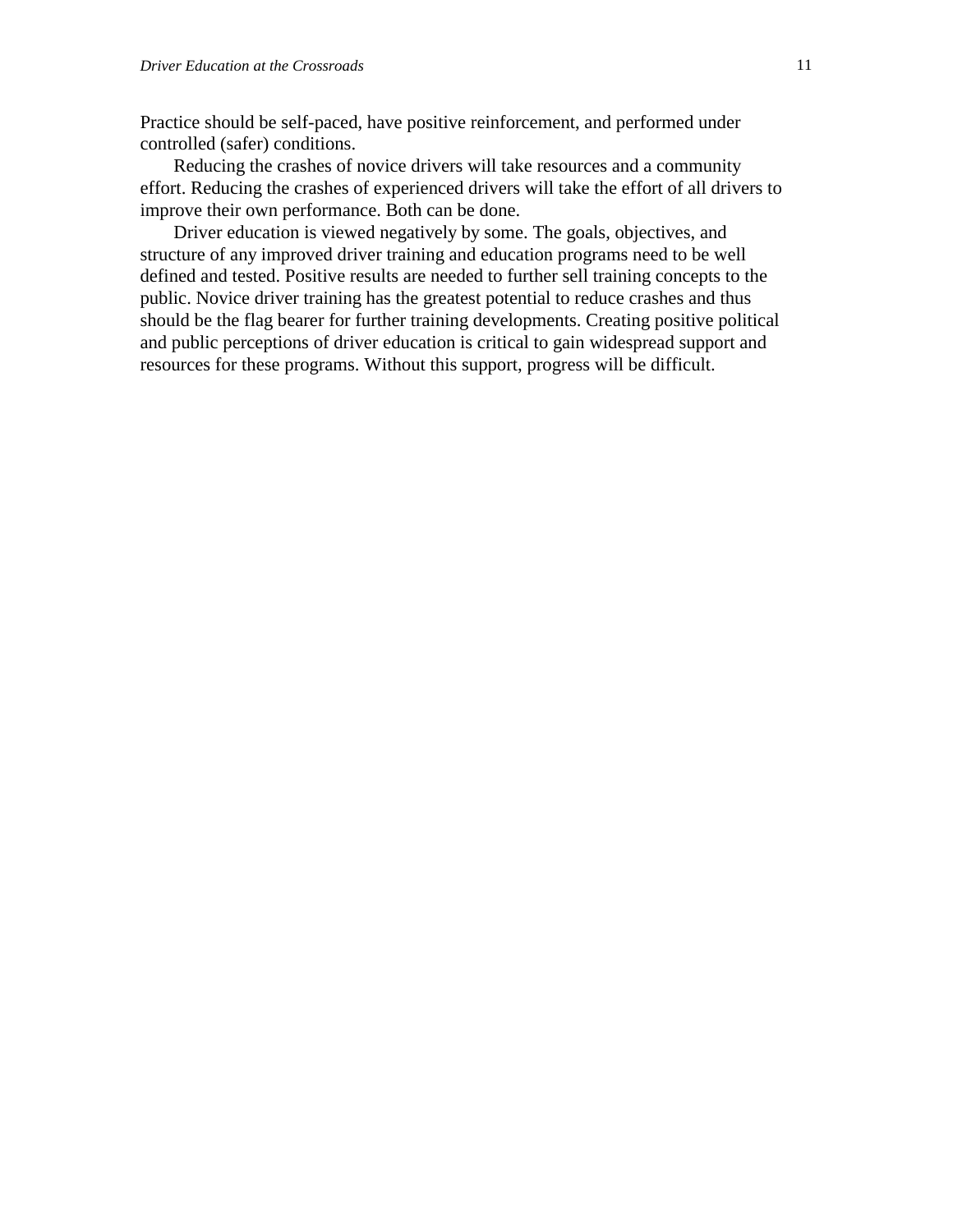#### DRIVER NEEDS

# **Safety Needs of Drivers** *Lifestyle Factors*

**ALLAN F. WILLIAMS** *Insurance Institute for Highway Safety*

ow should driver education be structured to cope with adolescent lifestyle I ow should driver education be structured to cope with adolescent lifestyle<br>influences on driving, in particular, risk-taking tendencies, personality factors that relate to unsafe driving, and peer group influences that increase driving risk? Or, to rephrase the question, can driver education be structured to overcome these influences? Dealing with lifestyle influences is a real challenge for driver education, especially where licensing is allowed at a very young age, as in the United States. We know that risky driving is a feature of adolescence. Young people—more so than older drivers—are more likely to go too fast, tailgate, do dangerous passing, and perform other driving actions that increase the risk of a motor vehicle crash. To a large extent, these behaviors are a reflection of normative adolescent development. Jessor (1987), a specialist in adolescent development, discusses risky driving as an aspect of a larger adolescent lifestyle, a way of achieving goals that are functional and purposeful. These include expressing opposition to societal values, establishing a sense of personal identity, affirming independence from parents, and gaining status among peers. Other aspects of youth also contribute to risky driving. Adolescents tend to be characterized by sensation seeking, a personality characteristic reflecting thrill and adventure seeking. High scores on sensation-seeking scales relate to crash involvement (Beirness and Simpson, 1988), and scale scores peak during adolescence—at age 16—and decline with age (Zuckerman, 1978). Another aspect that promotes risk taking is adolescent egocentrism, a cognitive style discussed by Elkind (1968) that promotes feelings of invulnerability to negative consequences. When we talk about young people as being immature, we are talking about characteristics reflecting these various influences.

Much of the literature on risky driving among youth has been addressed to the subgroup of adolescents who are most likely to engage in this behavior. There is such a subgroup, comprised of young people with lower value on achievement, greater alienation, lower parental support and controls, greater influence of peers, and a likelihood of engaging in a variety of other problem behaviors. When people talk about lifestyle factors, they are often referring to this subgroup. However, the attitudes and motivations related to risky driving behaviors are prevalent among adolescents in general. Risky driving serves important functions for young people who are rewarded through feelings of power, esteem and independence, peer recognition, and the satisfaction that comes from mastering risk. Not all adolescents are risk-taking drivers, but risky driving is very much a part of adolescence. Driving inexperience is the other main factor influencing crash involvement among young people. Studies have indicated that inexperience and age factors each account for about half of the elevated crash risk among young people (Mayhew and Simpson, 1990). Age and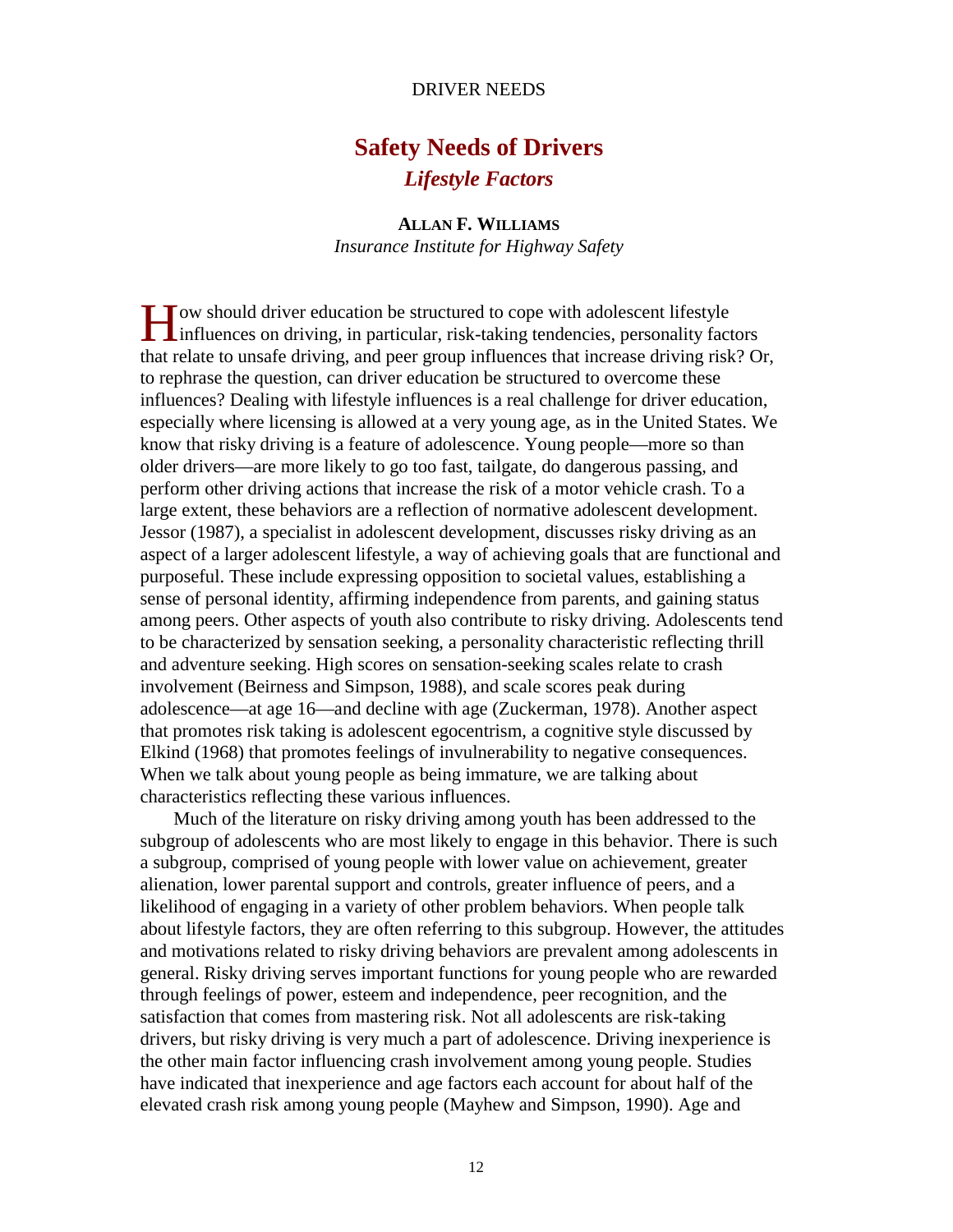inexperience factors interact, e.g., some driving behaviors that are objectively risky primarily reflect inexperience in terms of car placement or speed adjustment rather than risk taking tendencies. However, both factors are important.

How can lifestyle factors be dealt with in educational programs? This is not an easy task. Because risky driving is associated with a variety of other problem behaviors, e.g., those who are most likely to drive in a risky fashion are more likely to smoke, use alcohol excessively, etc., it is instructive to see how health education programs addressing these other behaviors have dealt with lifestyle factors. A review of the literature on high school educational programs addressing smoking, alcohol, and other drug use does not provide strong encouragement. Some of these have been quite sophisticated programs based on social learning and communication theory principles, but in general the results have been disappointing. Some such programs have had no behavior change effect; in other cases there has been a short-term effect that dissipates in a few months (Ellickson et al., 1993; Dielman et al., 1989; Hansen et al., 1988; Baer et al., 1997). A few programs have had greater success, and these tend to be multi-faceted programs of longer duration (Shope, 1996).

There are no recent health education programs of this type that have addressed risky driving. The job of dealing with this behavior is left to driver education programs, which thus have a dual role: teaching people how to drive, and teaching people safe driving practices and getting them to apply these practices. There is good evidence that driver education courses with sufficient on-road practice can be a superior way to learn driving skills (Mayhew and Simpson, 1996). However, teaching and motivating young people to apply safe driving practices hasn't worked very well. There are several reasons why this is so. First, the typical driver education course is of short duration, readily overwhelmed by ongoing parental, peer, and other social influences. There should not be the expectation that brief inputs like this will be able to change the attitudes and motivations that are known to be so influential in shaping driving styles and crash involvement. Secondly, teaching people how to drive necessarily takes priority over trying to instill safety motivation. And it is likely that the audience is not very motivated to attend to admonitions concerning safe driving. The primary motivation at this age is to get a license, and for that one needs to know how to pilot a car. The traditional brief driver education course, concentrated on teaching driving skills, will have a difficult time influencing the lifestyle factors associated with adolescence that contribute to their elevated crash involvement. Advanced driver education courses, often touted as a way to deal with the inexperience factor among young beginners, can also interact with lifestyle factors. Skid control courses, for example, tend to backfire among young males, as those taking these courses have more crashes than those without such training (Glad, 1988; Katila et al., 1995). This is an example where skills have been learned through driver education, but they interact with developmental and lifestyle factors typical of young people—including sensation seeking, invulnerability feelings, desire to impress peers—to produce unintended results. The developmental process young people are going through makes it difficult for driver education to do other than to teach people how to drive.

The challenge for driver education in coping with lifestyle factors is probably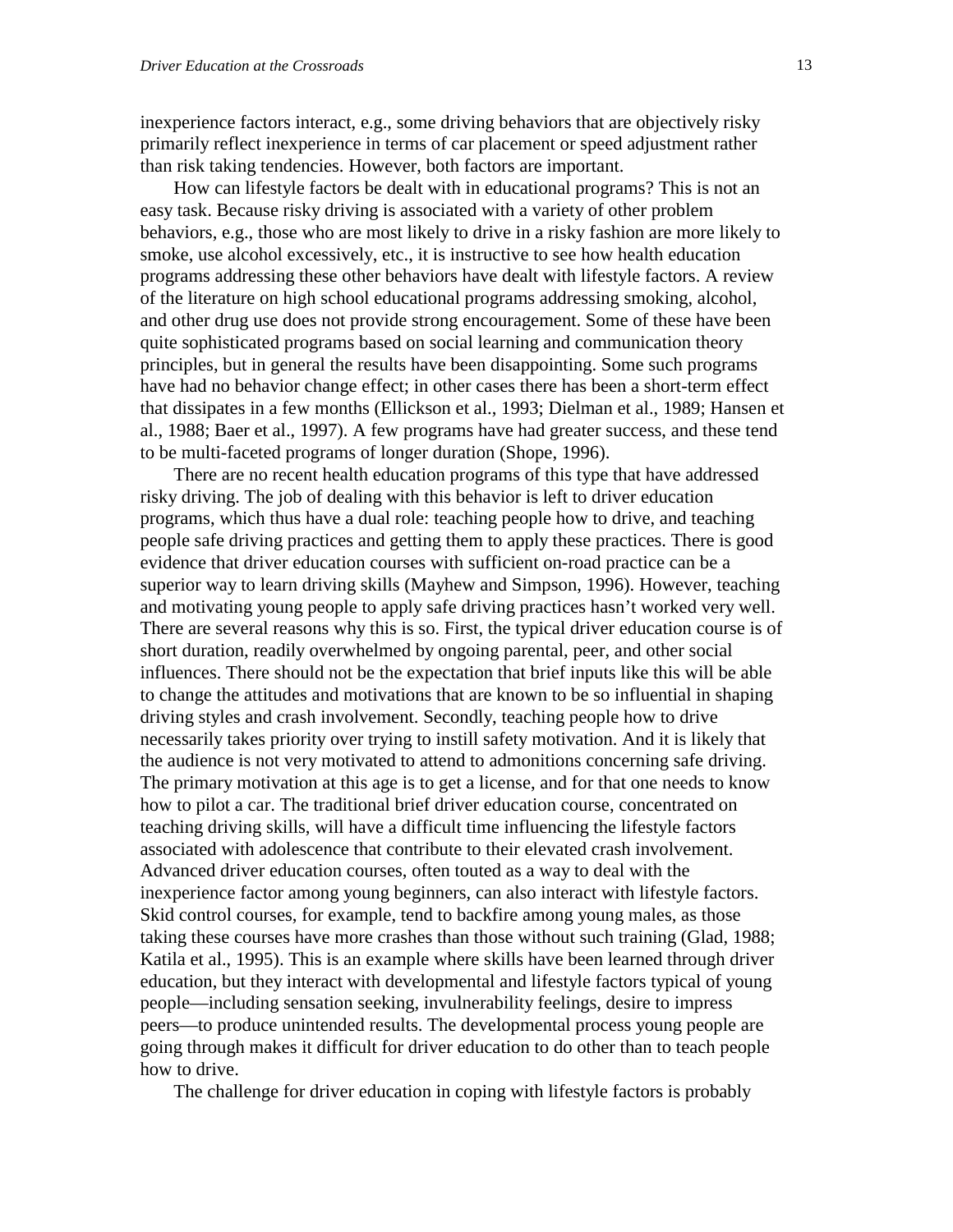best addressed by taking advantage of the trend toward graduated licensing, a system designed to phase in driving privileges. This phase-in provides an opportunity to spread out driver education over time, as in Michigan, which has adopted a version of the two-stage driver education program recommended by the NHTSA. This provides more of a chance to address safe driving practices, once people already have learned basic driving skills and are also a little older. Research will be needed to confirm that this approach can work. Other ways that have been suggested to affect lifestyle factors/motivation to drive safely are to structure graduated licensing systems so that they encourage young people to apply safe driving practices in order to graduate, e.g., through having to have a clean record to graduate, or to provide demanding exit tests.

#### **REFERENCES**

Baer, J. S., M. G. MacLean, and G. A. Marlatt. Linking Etiology and Treatment for Adolescent Substance Abuse: Towards a Better Match. In *New Perspectives on Adolescent Risk Behavior* (R. Jessor, ed.). Cambridge University Press, 1997, in press.

Beirness, D. J., and H. M. Simpson. Lifestyle Correlates of Risky Driving and Accident Involvement Among Youth. *Alcohol, Drugs, and Driving*, Vol. 4, 1988, pp. 193-204.

Dielman, T. E., J. T. Shope, S. L. Leech, and A. T. Butchart. Differential Effectiveness of an Elementary School-Based Alcohol Misuse Program. *Journal of School Health,* Vol. 59, 1989, pp. 255-63.

Elkind, D. Cognitive Structure and Adolescent Experience. *Adolescence,* Vol. 2, 1968, pp. 427-34.

Ellickson, P. L., R. M. Bell, and K. McGuigan. Preventing Adolescent Drug Use: Long-Term Results of a Junior High Program. *American Journal of Public Health,* Vol. 83, 1993, pp. 856-61.

Glad, A. Fase 2 I foreopplaeringen. Effekt pa ulykkesrisikoen (Phase 2 in Driver Education. Effect on the Accident Risk). Institute of Transport Economics, Oslo, Norway, 1988.

Hansen, W. B., C. K. Malotte, and J. E. Fielding. Evaluation of Tobacco and Alcohol Abuse Prevention Curriculum for Adolescents. *Health Education Quarterly,* Vol. 15, 1988, pp. 93-114.

Jessor, R. Risky Driving and Adolescent Problem Behavior: An Extension of Problem-Behavior theory. *Alcohol, Drugs and Driving,* Vol. 3, 1987, pp. 1-12.

Katila, A., E. Keskinen, S. Laapotti, and M. Hatakka. *Changes in Slippery Road*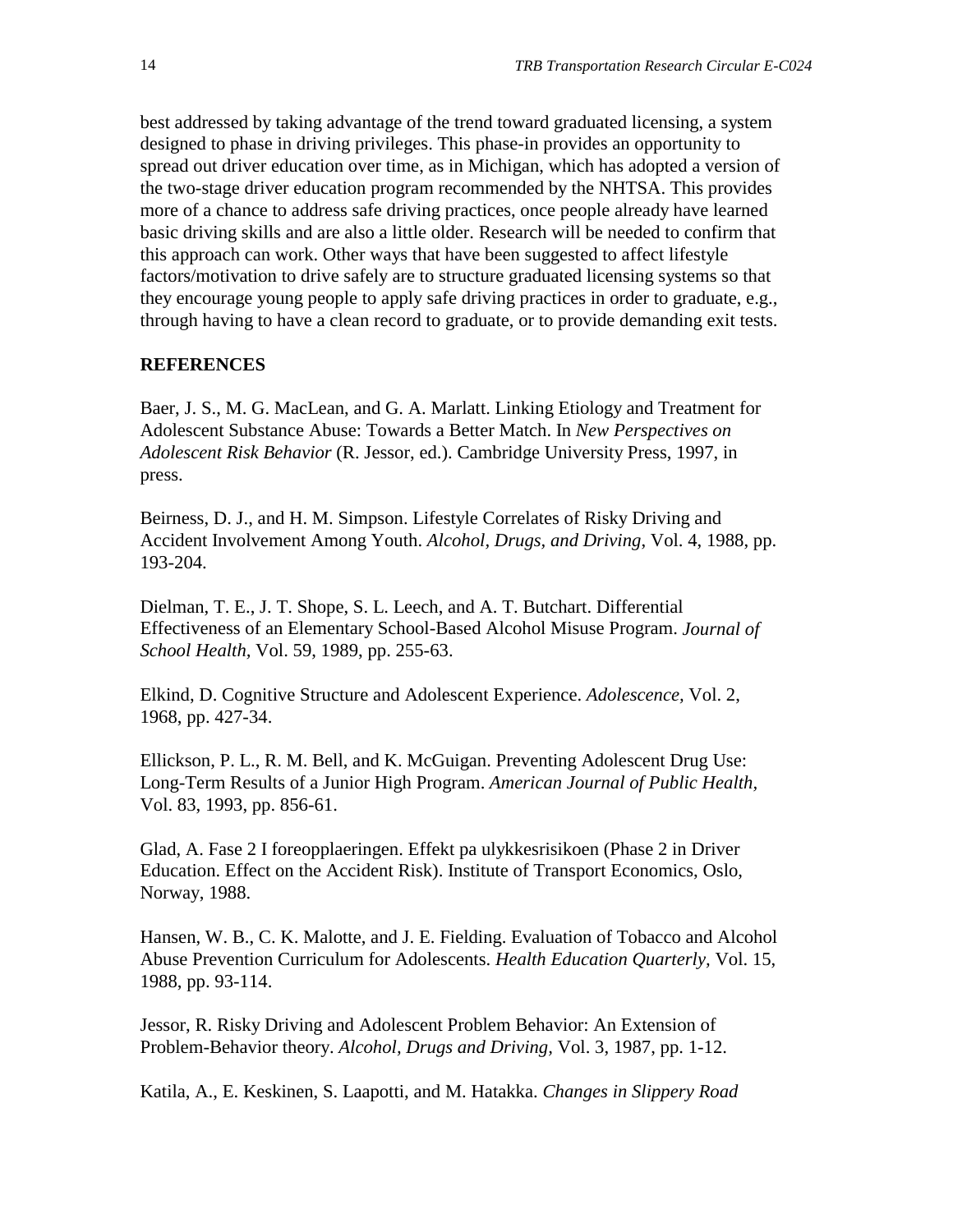*Accidents as an Effect of Renewed Driver Training in Finland.* University of Turku, Turku, Finland, 1995.

Mayhew, D. R., and H. M. Simpson. *New to the Road, Young Drivers and Novice Drivers: Similar Problems and Solutions?* Traffic Injury Research Foundation, Ottawa, Canada, 1990.

Mayhew, D. R., and H. M. Simpson. *Effectiveness and Role of Driver Education and Training in a Graduated Licensing System.* Traffic Injury Research Foundation, Ottawa, Canada, 1996.

Shope, J. T. Preventing Risky Lifestyle and Problem Behaviour Among Adolescents. In *New to the Road: Reducing the Risks for Young Motorists, Proceedings of the First Annual International Symposium of the Youth Enhancement Service* (H. Simpson, ed.). University of California, Los Angeles, 1996, pp. 127-138.

Zuckerman, M., S. B. G. Eysenck, and H. J. Eysenck. Sensation Seeking in England and America: Cross-Cultural, Age, and Sex Comparisons. *Journal of Consulting and Clinical Psychology,* Vol. 46, 1978, pp. 139-149.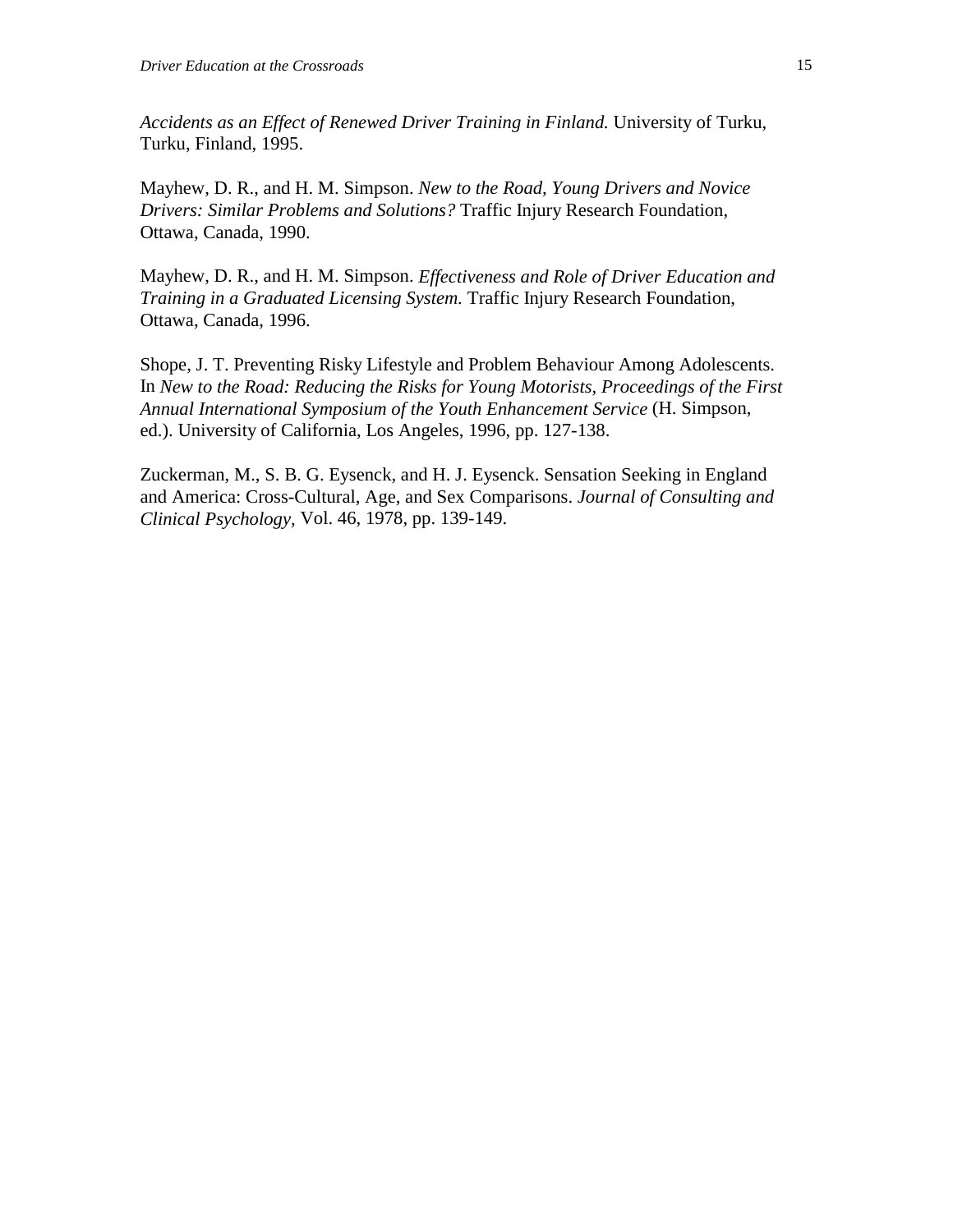# **Beginning Driver Education** *Introduction*

#### **JOHN SVENSSON**

*President, Driving School Association of Ontario*

The inability of driver education to yield the expected reductions in accidents<br>among novice drivers may say more about expectation than accomplishmen **L** among novice drivers may say more about expectation than accomplishment. The hope that a new driver can progress from rank novice to safe operator in the short span of time encompassed by a single driving course seems unrealistic. Just what can we expect form a basic course? Clearly it is more than it has furnished.

The three papers in this section outline changes that can be introduced to improve the ability of driver education graduates to meet the challenges of road and traffic. These changes include better use of resources outside the school to furnish the guided practice needed to achieve minimally acceptable levels of proficiency, exploiting new technology to bring weeks and miles of driving experience into the classroom and self-instruction, sharper focus upon the elements of driving most critical to safety, formulation of and adherence to standards of performance, and a wider range of systems for delivery of instruction.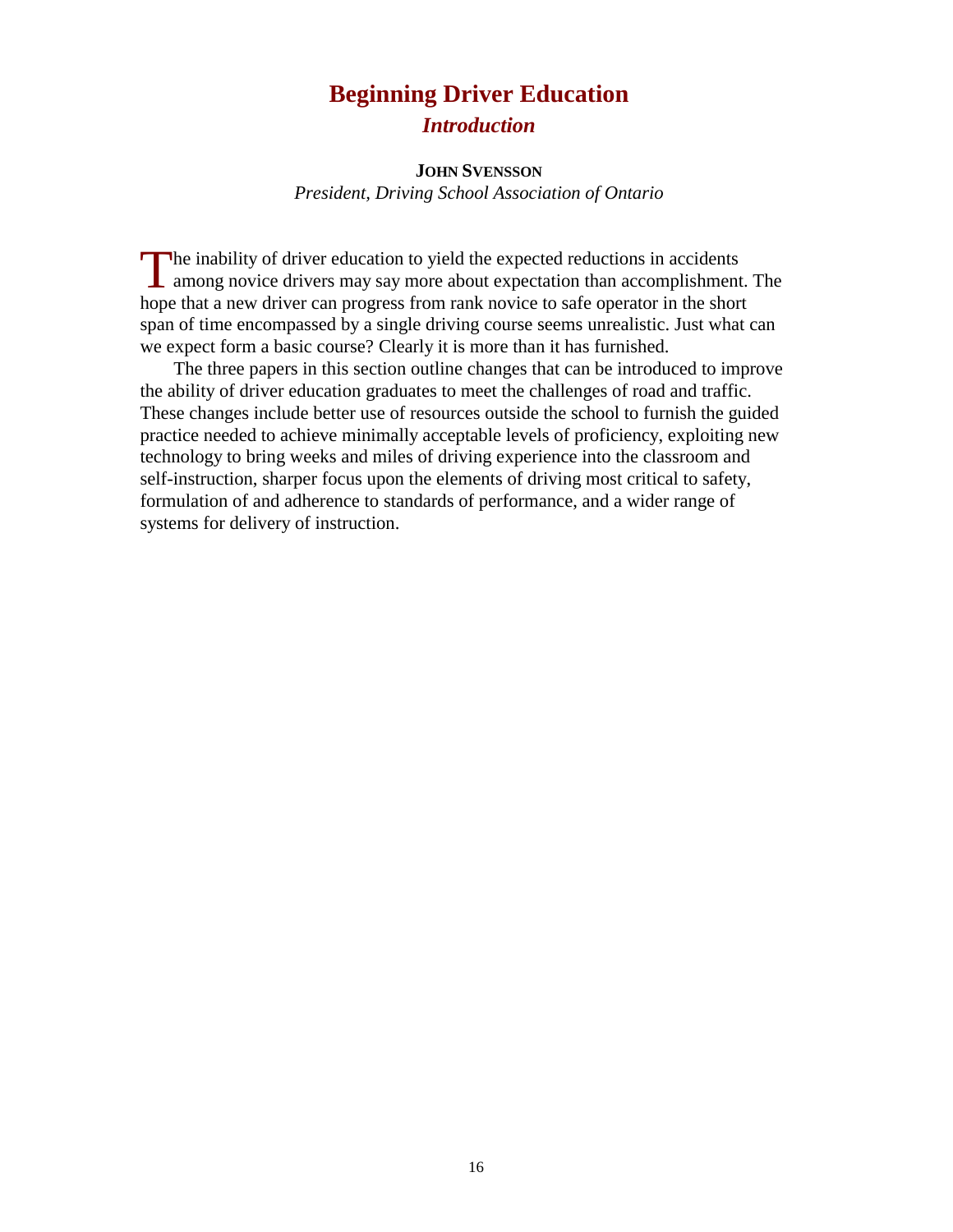## BEGINNING DRIVER EDUCATION

# **Driver Education Content**

#### **LAWRENCE P. LONERO**

*Northport Associates*

**Nompared to experienced drivers, recently licensed drivers generally are less able** Compared to experienced drivers, recently licensed drivers generally are less a to divide attention, scan the environment effectively, detect potential hazards early, and make tough decisions quickly. They perceive less risk in specific violations and high-risk situations but more risk in some low-risk situations. They often choose to drive too fast, too close to others, accept small gaps in traffic, have unrealistic confidence in their own abilities, and leave inadequate safety margins.

The safety mission of driver education has been to help novice drivers perform as safely as they will when they become more mature and experienced. How to achieve this raises issues of structure, method, and content. Graduated licensing suggests an opportunity to extend and stage the learning process.

### **FOCUSING ON CRITICAL OBJECTIVES**

A number of distinct educable qualities influence drivers' safety outcomes, as suggested below (Lonero et al., 1995a).

- 1. Motivation—drives, emotions, utility expectations.
- 2. Knowledge—rules, principles.
- 3. Attention—control, dividing, switching cognitive resources.
- 4. Detection—search, scan, stimulus templates, noticing.
- 5. Perception—expectancy, recognition, identification.
- 6. Evaluation—outcome expectations, situation templates, attribution.
- 7. Decision—option matching, response selection.
- 8. Motor Skill—intended action delivery.
- 9. Safety Margin—time, speed and space.
- 10. Responsibility—self-monitor, transient states, social values.

There were 37 instructional topics identified under these 10 qualities, with a number of specific instructional objectives identified for each topic. Not all of these qualities, topics, and objectives need to be, or even can be, effectively addressed at once. Certainly, many of the most critical motivational and responsibility objectives can only develop after a certain amount of experience and insight has been achieved.

#### **READINESS TO LEARN**

McKnight (1984) pointed out that beginners are less capable of absorbing some needed information and training. As youth is said to be wasted on the young, much of driver education may be wasted on those who cannot yet drive. Richard Bishop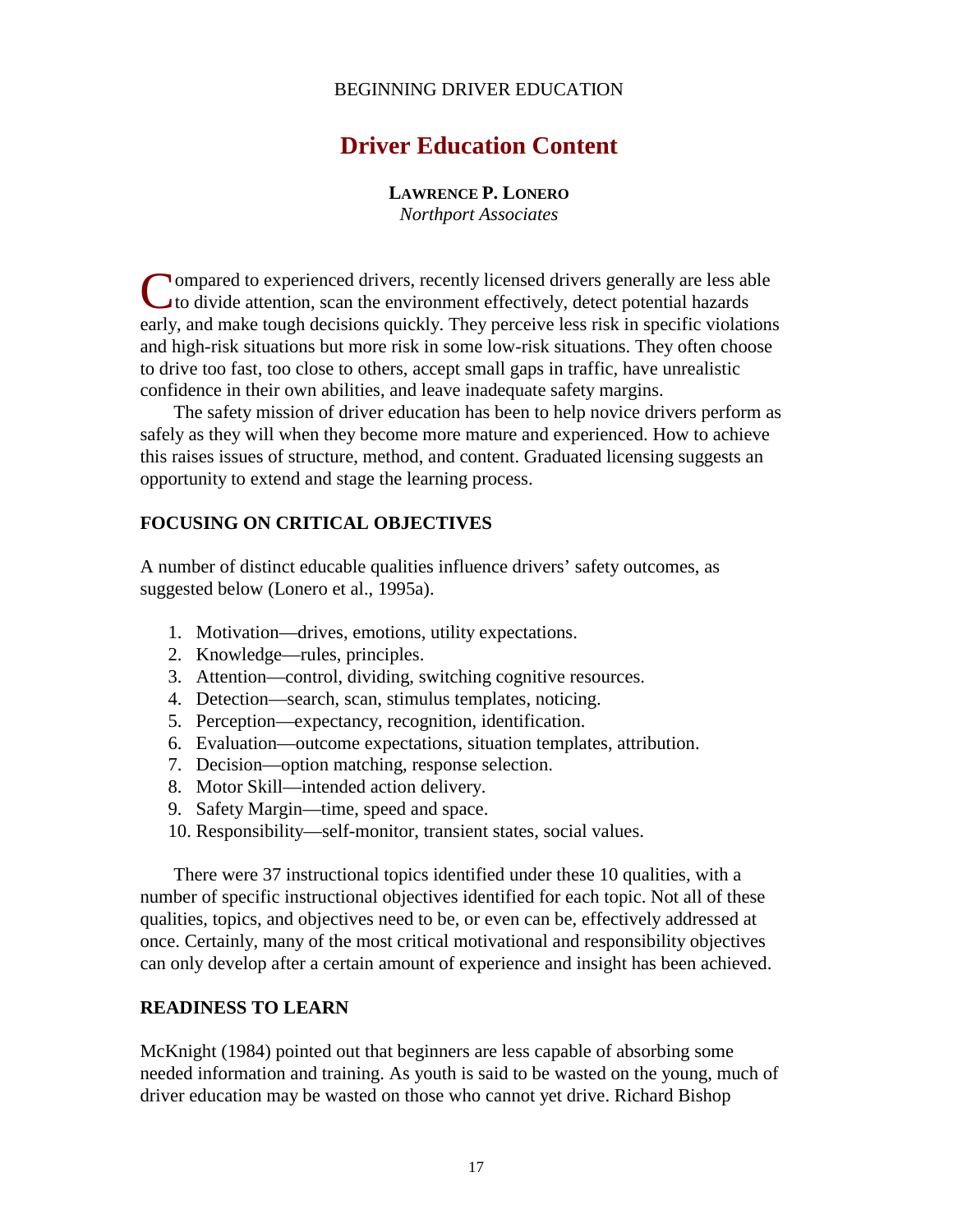likened the problem to trying to put a gallon of water into a quart jar (Weaver, personal communication).

This too suggests a staged approach to driver education. A large number of multistage arrangements are logically possible. Lonero (1995a) outlined options for two-stage, just-in-time, multistage, and continuous-process structures. Elimination of fixed time frames of the instruction altogether could make learning continuous over the graduated license period. Ultimately this might be less like taking a course and more like joining a sports or other club where skills, self-discipline, commitment, values, personal standards of conduct, and leadership are developed and shared. Models might be an Alpine climbing club or martial arts club. Peer teaching and selfpaced, self-directed and computer-based learning (CBL) could be integral to such an environment, with the in-class teacher serving more as clinical coordinator and facilitator of the student's development.

Content for early stage driver education should be directed to the needs of the beginner, rather than the licensed novice, and we can assume that this beginner will be driving under supervision and in a limited range of conditions, such as daylight. Many performance objectives, such as those addressing higher-order decisions, high speeds, night driving or risk acceptance, could be left out of the early stages. They are not yet needed within the graduated licensing restrictions, or they can be provided by the accompanying parent, or may be judged better left until later stages in terms of readiness to learn. For the first stage one could identify

1. A set of basic knowledge, psychomotor, and perceptual objectives to develop automatized basic driving skills;

- 2. A parental training package;
- 3. Practice exercises for driving with parents, perhaps; and
- 4. Self-instruction, home video, and interactive CBL materials.

#### **EARLY DRIVER TRAINING AND EDUCATION**

Given the short length of drivers' education courses, the great majority of time in the courses has been addressed to the basics of vehicle control and the rules of the road. These objectives need to be developed early so that supervised practice can continue in relative orderly manner. Mayhew and Simpson (1995) identified empirical research support for eight skills and capabilities that are central to reducing risk. The most pertinent to early training are steering control, speed control, and parallel processing and multitasking—skill integration

Only with practice can tracking and control become automatic and psychomotor skills integrated, which must occur so that attention resources can be directed to higher cognitive and perceptual skills. This is needed so that later training can progress to developing perceptual and decision skills and guided practice for the formation of habitual safe driving practices.

The textbook and classroom components of drivers' education have often been referred to as theory. Much of this theory consists of verbal and graphic descriptions of the mechanics of vehicle handling during basic maneuvers. For instance, action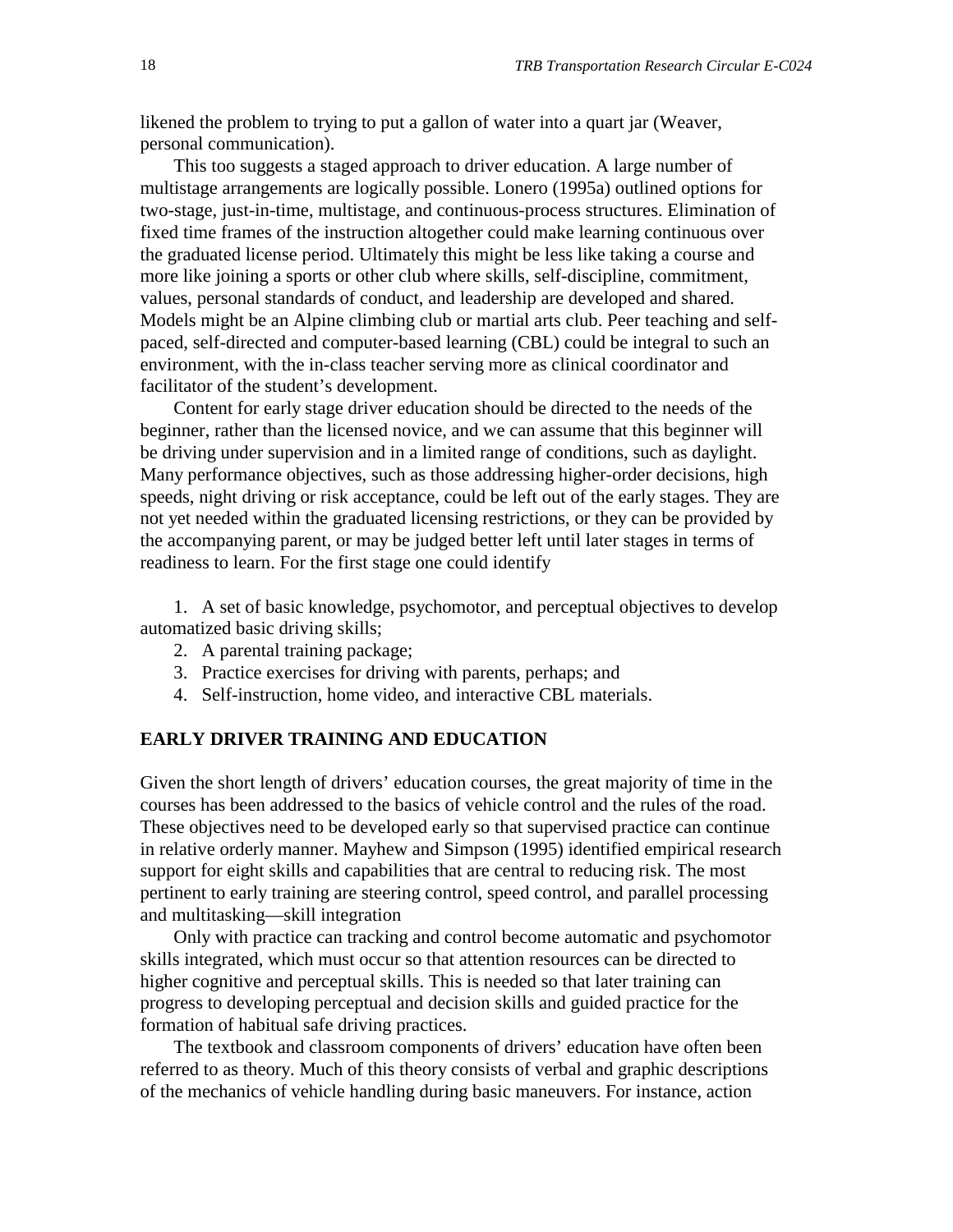sequences for various maneuvers are often listed. It is not clear if this is helpful, when the maneuvers themselves will shortly be learned in the car. It may be that the early classroom should be devoted not to learning about car handling but directed to basic knowledge objectives, such as rules of the road, signs and markings, the basics of the highway system, the basics of the driving task and human limitations in it, and the beginnings of insight into being a novice driver.

Background on highway system operations and laws, the driving task, and the demands on the driver should be started early, since understanding principles and reasons may make it easier to comply with safe practices. Many safe practices, such as proper speed and space management, are based on knowledge of rare possibilities and probability, quite beyond the novice's personal experience. These can, of course, be imposed by the supervision in early practice, but early exposure to principles may help to immunize the early novice against too much reliance on their own perceptions of the system. Common sense and limited direct experience in easy conditions can otherwise show the beginner that drivers can disregard prescribed safe practices with apparent impunity.

Certainly, many young novice drivers choose to operate in risky ways. This puts their decision-making processes among the most critical concerns. Nevertheless, skill deficiencies and inadvertent errors may be more important in novice drivers, at least very early in their careers, than in experienced drivers. Decisions are also based on information acquiring and processing skills, and not all errors are careless or deliberate. Perception of hazards and evaluation of risky situations probably can start building during the early stage of on road training. At the least, they should start learning to learn, perhaps by starting to practice narratives of their scanning, observations, and global risk assessments.

#### **CONTENT AND METHOD**

It is not possible to draw a sharp line between content and method in driver education. Curriculum needs to be driven by the objectives, but methods available will provide limits. Recent trends in general education could assist in improving the effectiveness of driver training. These include cooperative learning, constructivism, student and peer involvement, and automated, individualized instruction.

Greater efficiency in the mastery of basic driving abilities in the early stages is important to free up resources to address higher level skills. Recognition of these needs and possibilities is not new—they were identified in the Automotive Safety Foundation's *Resource Curriculum*, developed by Bishop et al. in 1970 (Automotive Safety Foundation, 1970). Improvements in technology and understanding may now make it possible to better address these long-recognized needs.

There are two principal trends currently emerging that could move drivers' education forward: (1) more participation and group work by the students in the classroom, and (2) individualized, computer-based, interactive multimedia training and testing. Computer-based instruction and part-task simulation have reached a point where we are now ready to make use of their largely untapped potential for training relatively complex capacities, such as allocation of attention (e.g., Gopher, 1992). I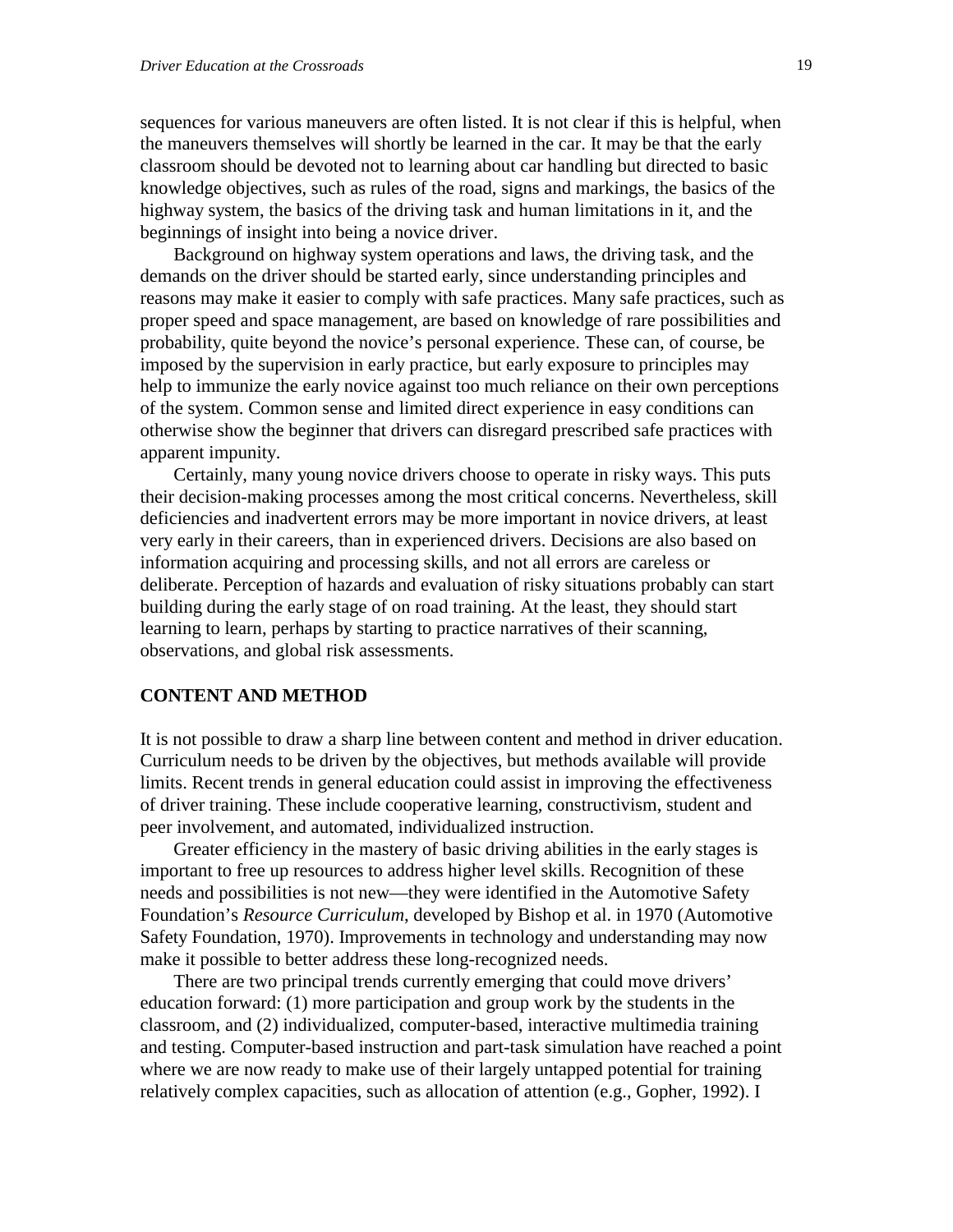see no reason that this sort of off-line part-task training cannot start early and run in parallel with the basic classroom and in-car sessions. Participational and interactive teaching methods are widely seen as desirable in general education, and they are now both desirable and feasible for driver education. Many of the highest risk young drivers have low self-esteem, low self-control, low social responsibility, and irrational beliefs. The highest risk young drivers may be the very ones who learn least well through conventional lecture/text methods. Social responsibility and the intrinsic motivations for self worth, task mastery, autonomy, and self-control are critical to the achievement of drivers' education safety goals. Therefore drivers' education should both target the growth of these qualities and provide opportunities for practising them in the curriculum. Self-pacing, diagnostics, frequent performance feedback, rewards for process effort and interim accomplishments, and a certain amount of self-direction and group goal planning should be included even in the early stage curriculum. Peer learning models and group work could help consolidate rational peer influences. New Zealand is implementing a national program called Street Talk to address these concerns for novices in the later stages after they have had some solo experience.

Some of the high-risk young drivers come to drivers' education with a great deal of knowledge about, and interest in, cars and driving. It is not helpful for drivers' education to bore these students, and this seems a great risk in the early stage of training.

#### **CLASSICAL EDUCATION MODEL VERSUS THE FUTURE**

Safety education, at its best, may facilitate learning of cognitive and psychomotor skills. Desirable and lasting influence over behavior is much harder to accomplish, and this remains a major challenge to all the safety, health, and other helping sciences. It is now clear that the classical education model is inadequate and fundamental changes in content, methods, and organization are needed. Effective reduction of novice drivers' crashes will also likely require linking drivers' education more closely with parental and conventional community influences, graduated licensing, and other influences such as incentives and disincentives. Careful planning of the early stages will provide a platform on which to build driver education's higher educational and training objectives.

#### **REFERENCES**

Gopher, D. The Skill of Attention Control: Acquisition and Execution of Attention Strategies. In *Attention and Performance XIV: Synergies in Experimental Psychology, Artificial Intelligence, and Cognitive Neuroscience* (D.E. Meyer and S. Kornblum, eds.). The MIT Press, Cambridge, Mass., 1992, pp. 299-322.

Lonero, L. P., K. M. Clinton, J. F. Brock, G. J. S. Wilde, I. Laurie, and D. Black. *Novice Driver Education Model Curriculum Outline.* American Automobile Association Foundation for Traffic Safety, Washington, D.C., 1995.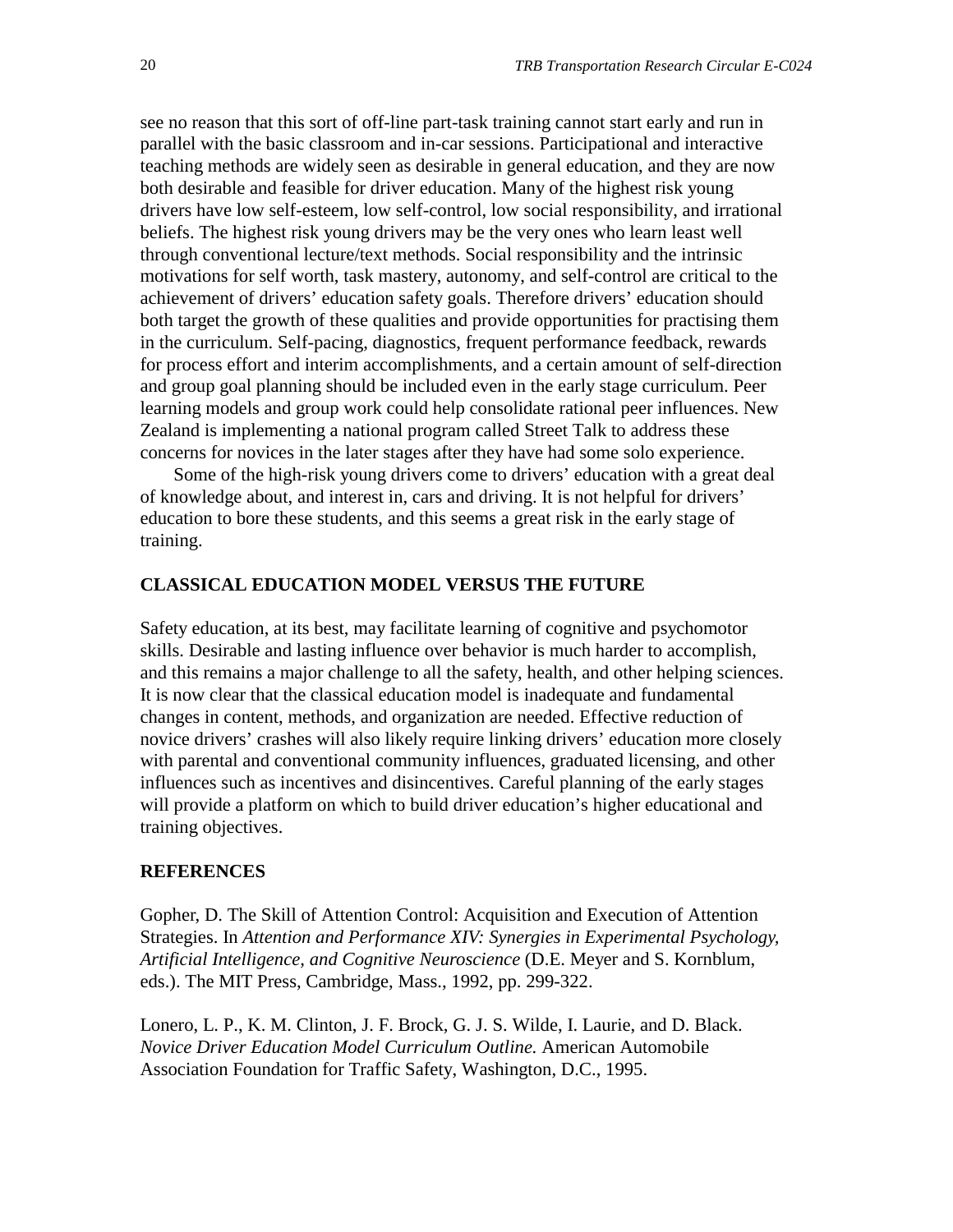Mayhew, D. R., and H. M. Simpson. *The Role of Driving Experience: Implications for the Training and Licensing of New Drivers.* Traffic Injury Research Foundation, Ottawa, Ontario, Canada, 1995b.

McKnight, A. J. Driver Education B When? *Journal of Traffic Safety Education,* Jan. 13-15, 1984.

*A Resource Curriculum in Driver and Traffic Safety Education*. Automotive Safety Foundation, Washington, D.C., 1970.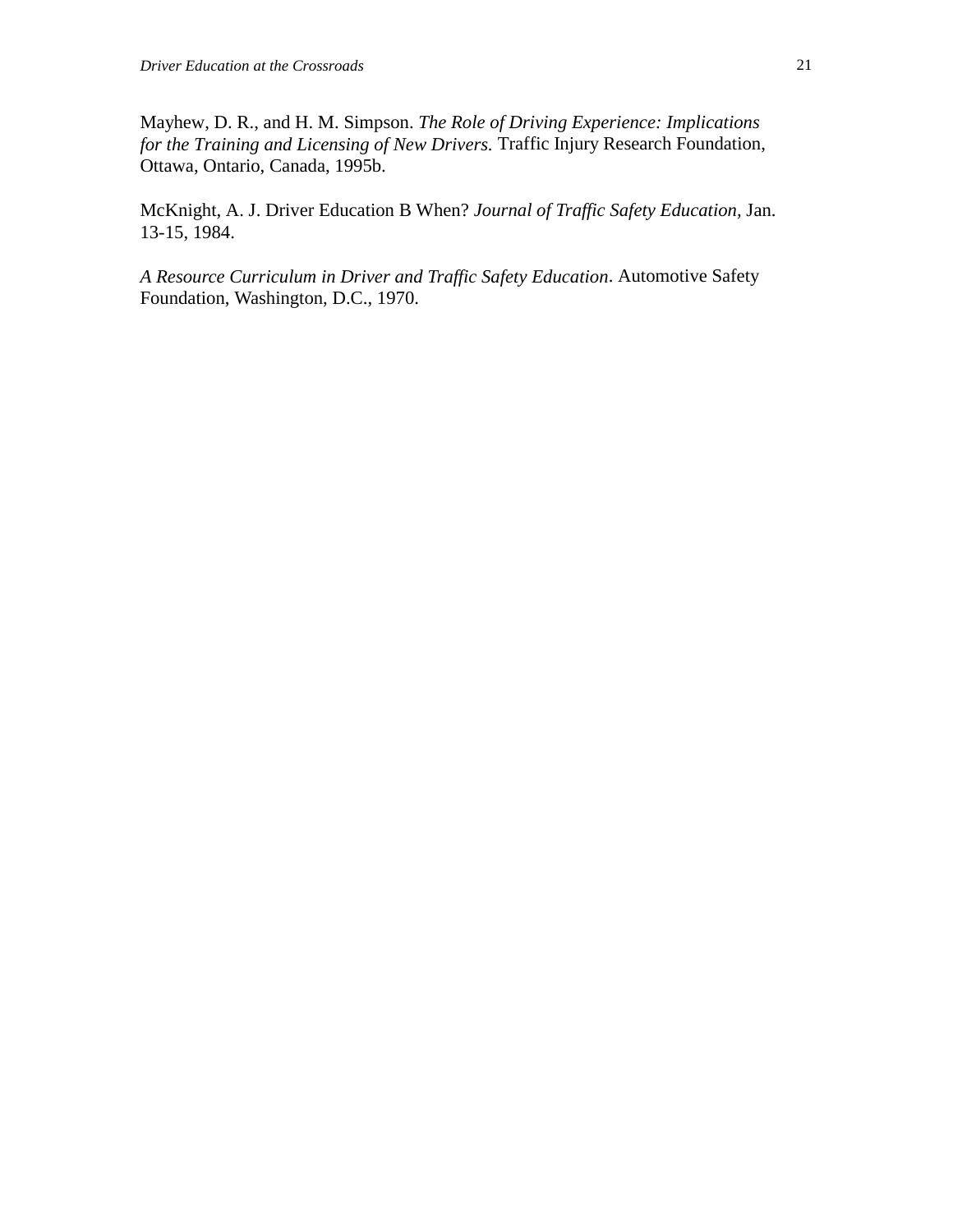## BEGINNING DRIVER EDUCATION

# **Standards for Novice Driver Education and Licensing**

#### **MARK EDWARDS**

*American Automobile Association*

Whatever their attributes, driver education and licensing standards are no<br>different than any other performance standard. They provide a criterion different than any other performance standard. They provide a criterion for evaluating existing systems and serve as a guide for developing new ones. The more important objective for novice driver education and licensing standards is their desired effect on safety. There is long-standing consensus that driver education and licensing programs should produce drivers who are less likely to be crash involved than would otherwise be the case. Only rarely do contemporary education and licensing programs achieve this standard. Most existing programs have minimal impacts on safety while encouraging licensure at younger ages, typically 16 years of age. Licensure at this earlier age is associated with a risk of crash involvement about three times greater than the risk of licensure at age 18. Although there are compelling reasons for allowing licensure at age 16, it is entirely appropriate that safety not be reduced as a result. The intent then should be to establish standards for novice driver education and licensing that produce novice drivers who are as safe as possible given their age and experience. A reasonable objective for these standards would be a five to ten percent improvement in safety for drivers 16 to 17 years of age. This range of effectiveness is typical for traffic safety countermeasures and should be achievable. Beyond these ages, the factors that contribute to young driver safety are likely beyond the influence of licensing and education programs.

# **CRASH FACTORS FOR NOVICE DRIVERS**

If the objective of education and licensing standards are to improve safety for novice drivers, they must be established in consideration of the factors which contribute to the crash experience of novice drivers and the processes by which one "learns to drive." It is these aspects of novice driver behavior that mediate crash risk. While differing in their details, studies of novice driver crashes indicate their crash experience is a product of three major factors.

• Poor vehicle control skills such as lane tracking, starting and stopping, all of which appear to be mastered relatively quickly.

• Inexperience—the effects of which are manifested in novice drivers' failure to slow down prior to entering curves, follow too closely, and other more perceptually based driving tasks. Evidence indicates these kinds of safe operating practices are best learned by actual driving and not by lecture or demonstration.

• Inaccurate risk perception wherein novice drivers simply don't recognize the risk associated with some driving situations, e.g., the effects of passengers on their ability to attend to driving. These skills are learned through the process of driving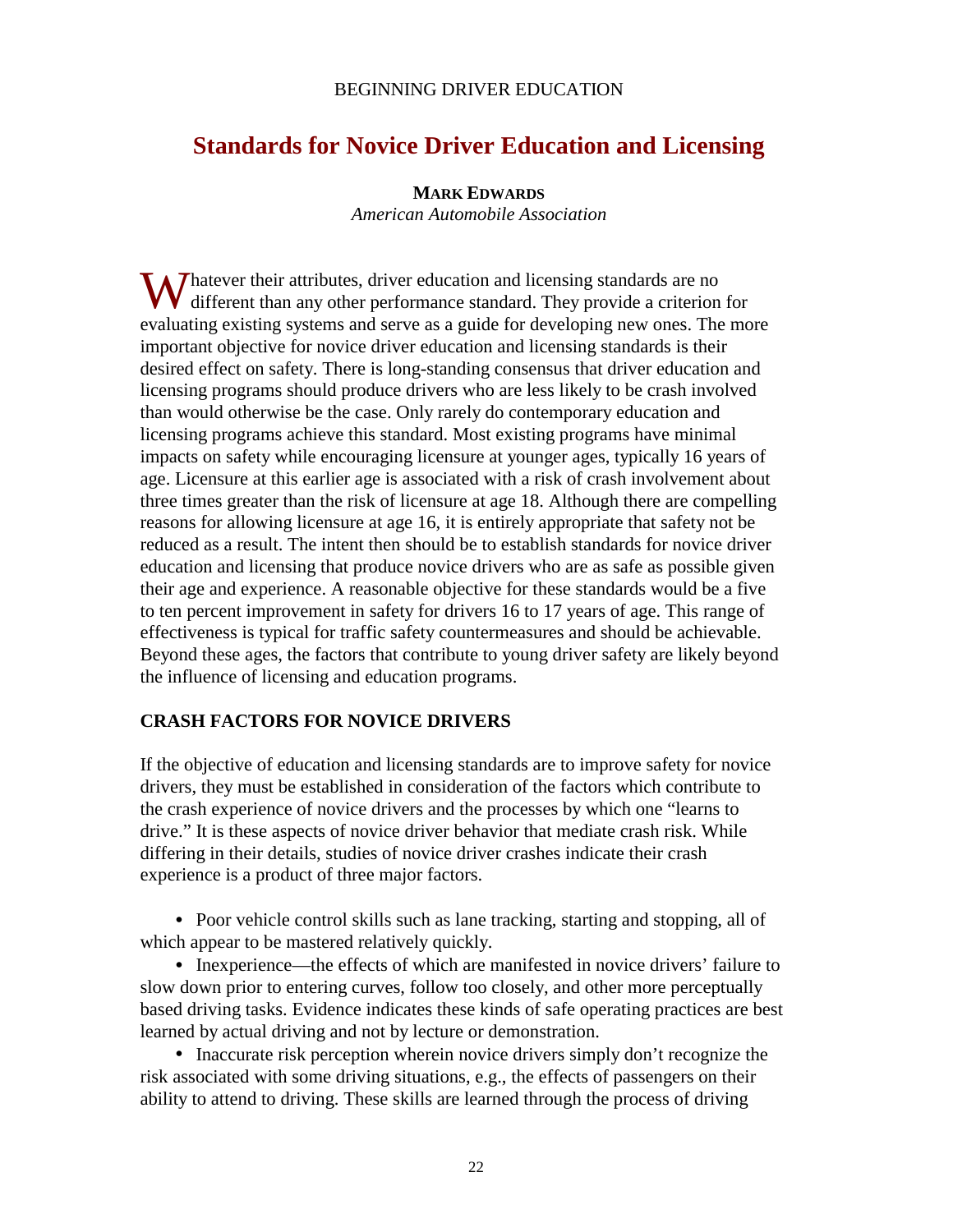under a variety of conditions and do not seem to be well learned in traditional classroom settings. Evidence from studies of novice driver crashes indicates that poor vehicle control skills are a factor in only about 10 percent of crashes. Inexperience and inaccurate risk perception are responsible for the remaining 90 percent of crashes in roughly equal proportions.

### **LEARNING TO DRIVE**

The method by which these skills are acquired is as important a consideration in establishing standards for novice driver education and licensing as are the skills themselves. Human learning, particularly the type associated with learning to drive, is characterized by "trial and error" experiences. Simply stated, drivers learn by driving and making mistakes in the process. This style of learning virtually guarantees that novice drivers will make mistakes and some of these mistakes will result in crashes. The implications for education and licensing standards are

• Managed Risk—Novice drivers should not be allowed to drive in some environments because the high likelihood of crash involvement represents an unacceptable risk. The simplest example is driving at night. Research also indicates the risk of crash involvement increases dramatically when other passengers are present in the vehicle. Preventing novice drivers from operating in such conditions until crash risk is lessened by experience is an important consideration in developing licensing standards.

• Managed Experience—If novice drivers learn by doing, then requiring certain experiences is one way of ensuring that drivers are presented with, and have the benefit of learning from, exposure to specific driving environments and situations. Appropriate experiences include driving in inclement weather, driving long distances, operating in rush-hour traffic and driving in the vicinity of large vehicles. Garnering these and other experiences should be a part of any novice driver-licensing standard. The prevailing crash experience of novice drivers is a strong indication that the limited amount of time spent driving prior to being licensed is insufficient for this purpose. Likewise, this evidence suggests that significantly more "coaching" and managing of the novice driver's early driving experiences are also required. Neither of these elements are present in existing education and licensing systems.

• Motivation to Perform—Given their lack of experience and level of maturation, novices can fail to recognize the "need to perform" some driving tasks in ways that are conducive to safety. Incentives to adopt these more cognitively based driving practices coupled with more "behind the wheel" driving time are an important component of any education and licensing system until such time as these behaviors are internalized. Incentives for belt use and crash free driving are two good examples of this type of an incentive. Indeed, one of the more valuable benefits of a nighttime driving restriction for novice drivers is that it can be used as an incentive for them to drive safely during the day when crashes are much more prevalent. Such incentives should be part of any licensing and training system for novice drivers.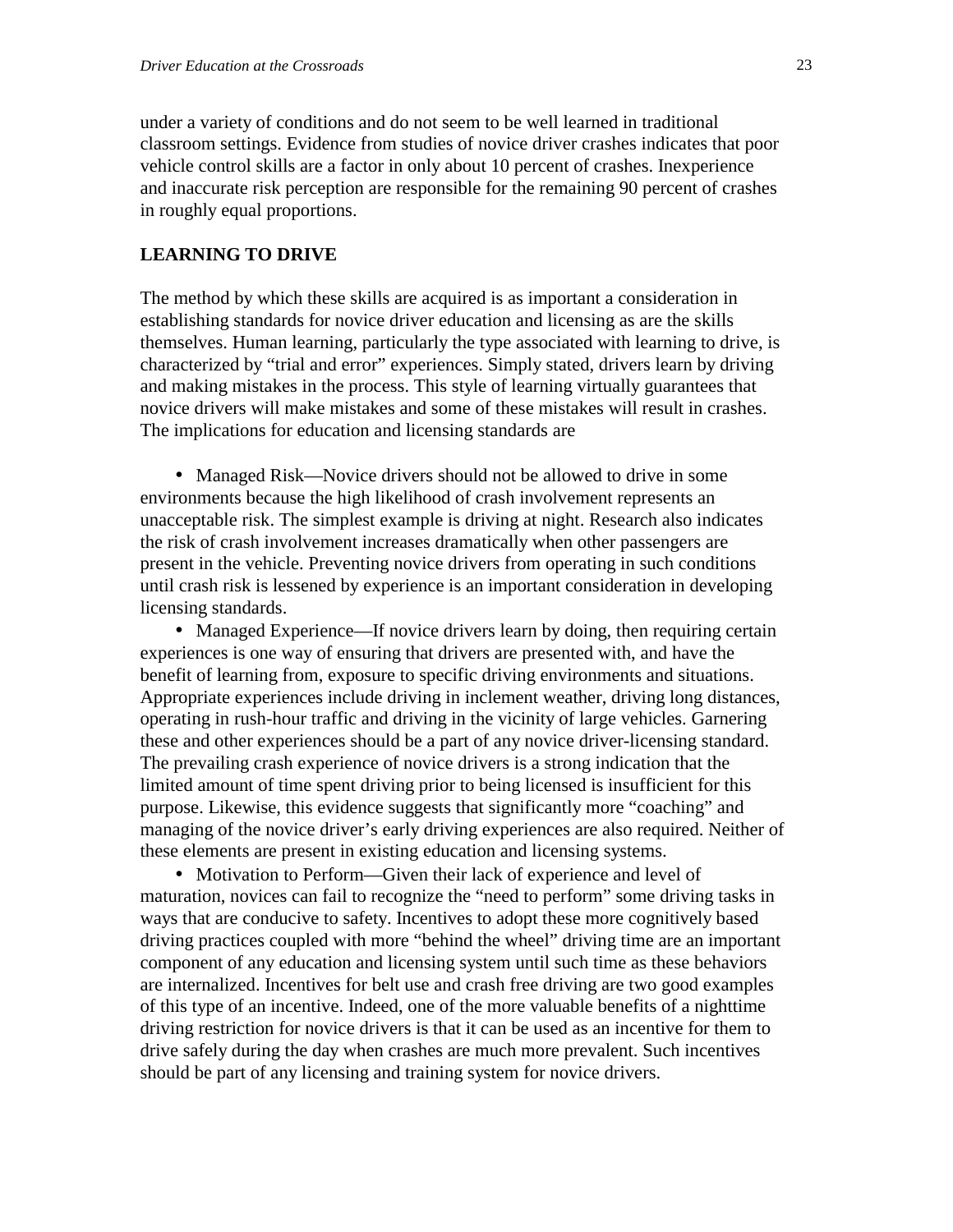These aspects of novice driver crash experience, and the processes by which novices learn to drive, hold important clues for education and licensing standards. They clearly suggest that programs which emphasize classroom instruction and not "behind the wheel" driving experiences are unlikely to have any safety benefit whatsoever, at least when measured in terms of their impacts on crash experience. The driving skills most important for crash prevention are learned by doing, and in learning novice drivers will make mistakes which expose them to risk of crash and injury. Their exposure to these risks must be managed over a longer period of time than is currently the case and they must avoid certain experiences until they achieve some minimal level of proficiency in the more cognitively based driving skills which take longer to learn.

Given these considerations, areas of proficiency that novice driver education and licensing standards should address include the following:

• Knowledge of the rules of the road—Novice drivers should be able to demonstrate a mastery of basic rules of the road even though a lack of this knowledge is rarely related to crash experience. Requisite knowledge of traffic laws, rules of the road and basic vehicle operational concepts are easily learned through lecture and demonstration and would constitute the bulk of the subject matter of an educational standard for novice drivers.

• Basic vehicle operating skills—The ability to perform basic maneuvers inherent in the operation of a vehicle in the environment in which it is normally operated. Like all psychomotor skills, these are readily acquired through practice. Standards for their learning should emphasize behind the wheel instructional methods and specific performance criteria should be associated with individual skills.

• Specific experiences—Novice drivers should be required to accumulate specific experiences as part of the learning and licensing process. These experiences should include logging a minimum amount of mileage, driving in certain conditions (darkness, wet weather, etc.) and operating vehicles of specific types. In addition to specific experiences, the extent of experience should also be defined and provisions for verifying these experiences have occurred should be part of relevant educational and licensing standards. Assistance in managing the acquisition of this experience by parents or "mentors" should also be a part of any standard.

• Safe operating practices—Mastery of those safe operating practices known to contribute to novice driver crash experience, specifically the crash experience of 16 and 17-year-old drivers. Evidence indicates these more cognitive based skills are acquired largely through the act of driving. It is principally for this reason that licensing standards should require significantly more driving experience than is now the case in a majority of states. These skills are simply not learned in classroom settings. Their learning comes largely from actual driving and the amount of time required to acquire them is far beyond the ability of formal driver education programs.

• Incentives to perform—Incentives seen as valuable to novice drivers can provide an external reinforcement for adopting safe driving practices. Research suggests that 6 to 9 months of crash- and conviction-free driving coupled with the removal of some driving restrictions is an effective incentive. Other possible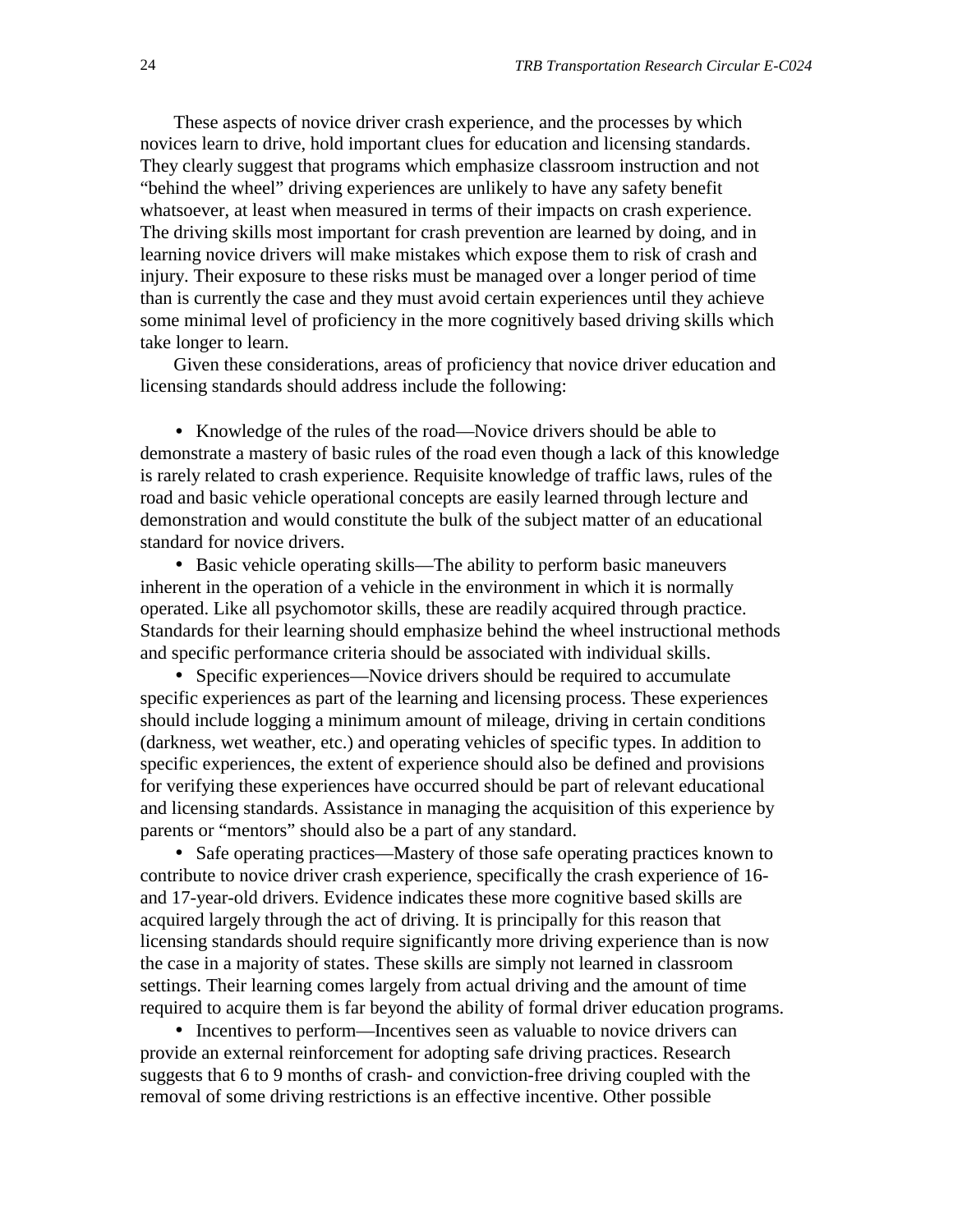incentives are higher fines for nonuse of safety belts and reduced insurance premiums for crash and conviction free driving. Any incentive, be it positive or negative, that is perceived as important to novice drivers can work. Their purpose is simply to motivate novices to behave in certain ways that help insure their "practicing" the safe operation of a vehicle to the point that these behaviors become internalized.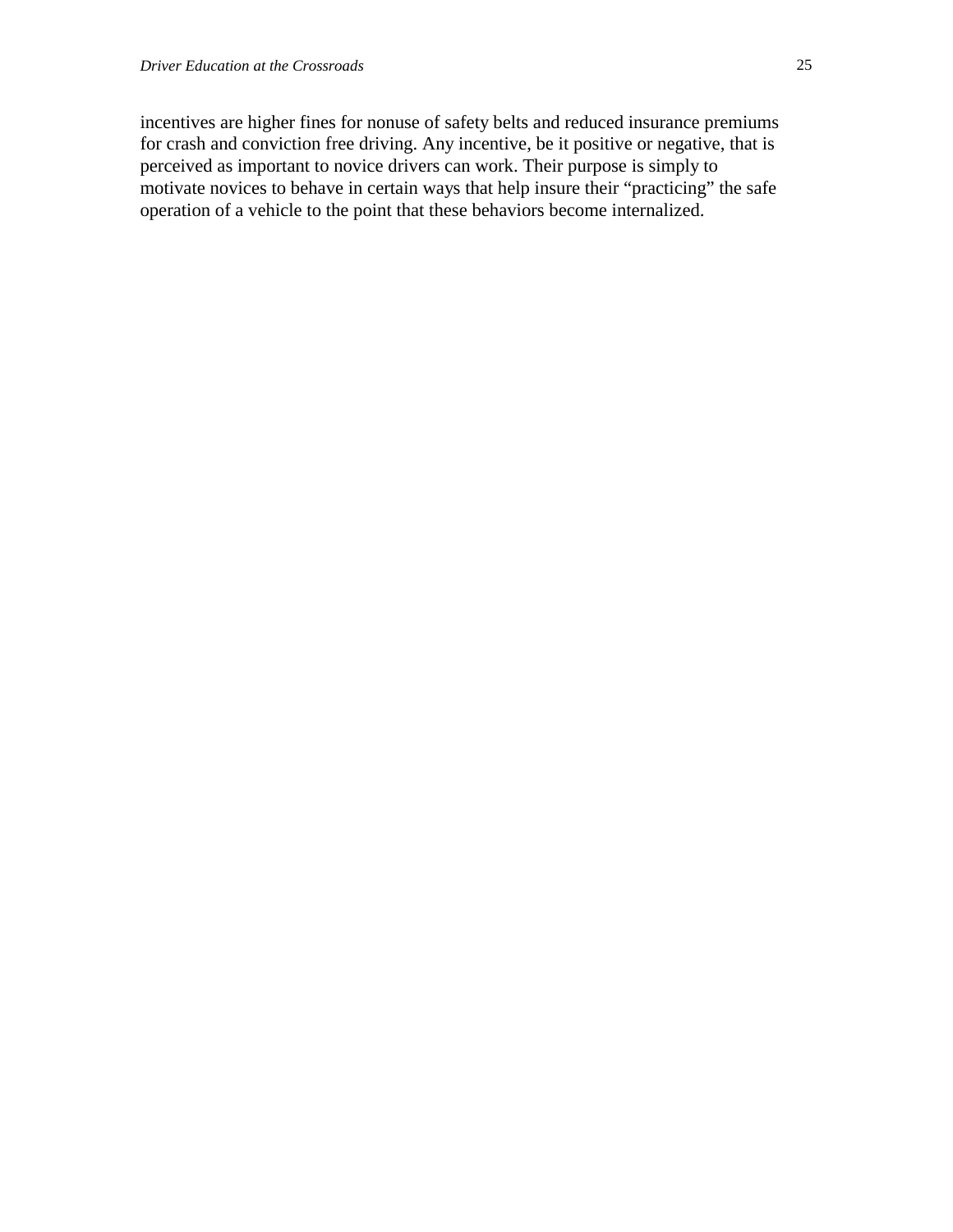#### BEGINNING DRIVER EDUCATION

# **Who Is Responsible for Delivery of Beginning Driver Education?**

**JOHN W. PALMER**

*Director, Minnesota Highway Safety Center St. Cloud State University*

The paper is organized by three broad questions under consideration:

• Who should be responsible for beginning driver education?

• What are the specific responsibilities for individuals having a role in the beginning driver education system?

• How can emerging technology best be utilized in the beginning driver education system?

Some background on the status of driver education in the United States will serve as an introduction.

# **DRIVER TRAINING DEVELOPMENTS IN THE UNITED STATES FROM 1981 TO THE PRESENT**

The 1980s were a devastating decade for driver education in the United States. In addition to stresses placed on all high-school-age education programs by declining enrollments, which mirrored the baby bust, driver education in the United States was impacted by a series of changes in the federal role and subsequent changes at the state level. In 1981, the federal role in driver education was softened when driver education was not included in a list of four national priorities established in the renewal of the Highway Safety Act.

In 1983, the final report of the Safe Performance Curriculum Driver Education Demonstration Project stated the beneficial effects of training were small and shortlived. A follow-up evaluation of the Safe Performance Curriculum Driver Education Demonstration Project conducted in 1986 concluded that even with training, large numbers of young drivers were having crashes and were being convicted of traffic violations during the first few years of their driving. In 1987, the federal government reconsidered whether changes should be made to the list of national priority program areas and in 1988 driver education remained off the list of priorities.

With the federal government's omitting driver education as a priority, states began to examine their responsibilities regarding driver education. These examinations resulted in less and less state involvement in driver education. In September of 1990 the Executive Director of the American Driver and Traffic Safety Education Association said in a speech to the National Association of Women Highway Safety Leaders: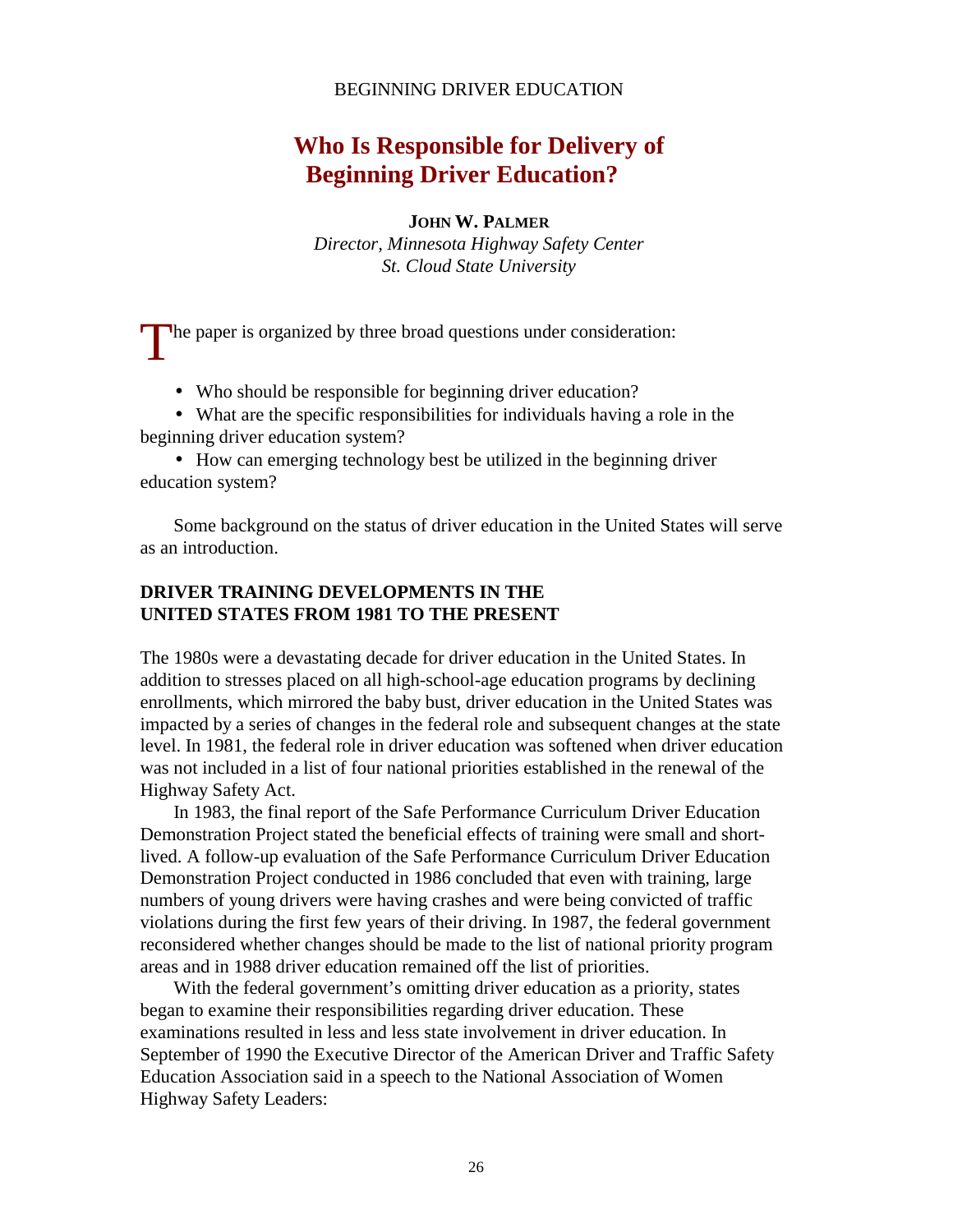Today in the United States only about five or six states have quality Driver Education programs. The existence and continuance (of these programs) can be attributed to one or two dedicated people who aren't likely to be around too much longer. There are degrees of Driver Education Programs in another ten or twelve states with some state government involvement. Beyond that Driver Education is on a community (by community) basis.

In 1993, Congress became interested in driver education. The House of Representatives' Appropriations Committee report for the Fiscal Year 1994 Appropriations Bill requested that NHTSA develop a research agenda and plan of action for a strengthened research program in driver education. The NHTSA released this report in May of 1994. The report authored by Michael Smith discusses why novice driver education may not be as effective as it could be, and explains why the report recommends that improved driver education be an integral part of a graduated licensing system. The NHTSA is taking action to act on the plan articulated in the report. The research agenda extends into 1999.

# **WHO SHOULD BE RESPONSIBLE FOR BEGINNING DRIVER EDUCATION?**

Many people and agencies have involvement in educating the beginning driver however, the direct responsibility for educating the beginning driver falls on instructors, parents and/or mentors. Government's role in the education of the beginning driver is to assure that minimum standards are being met. The standards should address instructor qualifications, curriculum content, driver performance expectations, scheduling of instruction parameters, and availability of instructional support resources. Requiring successful completion of driver education prior to licensure and providing resources for the driver education program reflect the government's acceptance of the highest level of responsibility for beginning driver education.

In the absence of government acceptance of any of its responsibilities for driver education these responsibilities shift to private individuals and groups. The groups include corporations, professional associations, highway user interest groups, and the higher education and research communities In fact the level of government involvement often reflects the degree to which groups and individuals have been successful in convincing government to assume specific responsibility for driver education.

The responsibility for establishing curricular content and the establishment of standards for students lies with the research community. Research should provide insight on what should be taught and on the most effective methods for achieving the content objectives. The establishment of standards for instructors and the means of preparing the instructors should also reflect best practices identified by research on instructor and teacher preparation. Responsibility for credentialing of instructors should shared by professional associations and government agencies.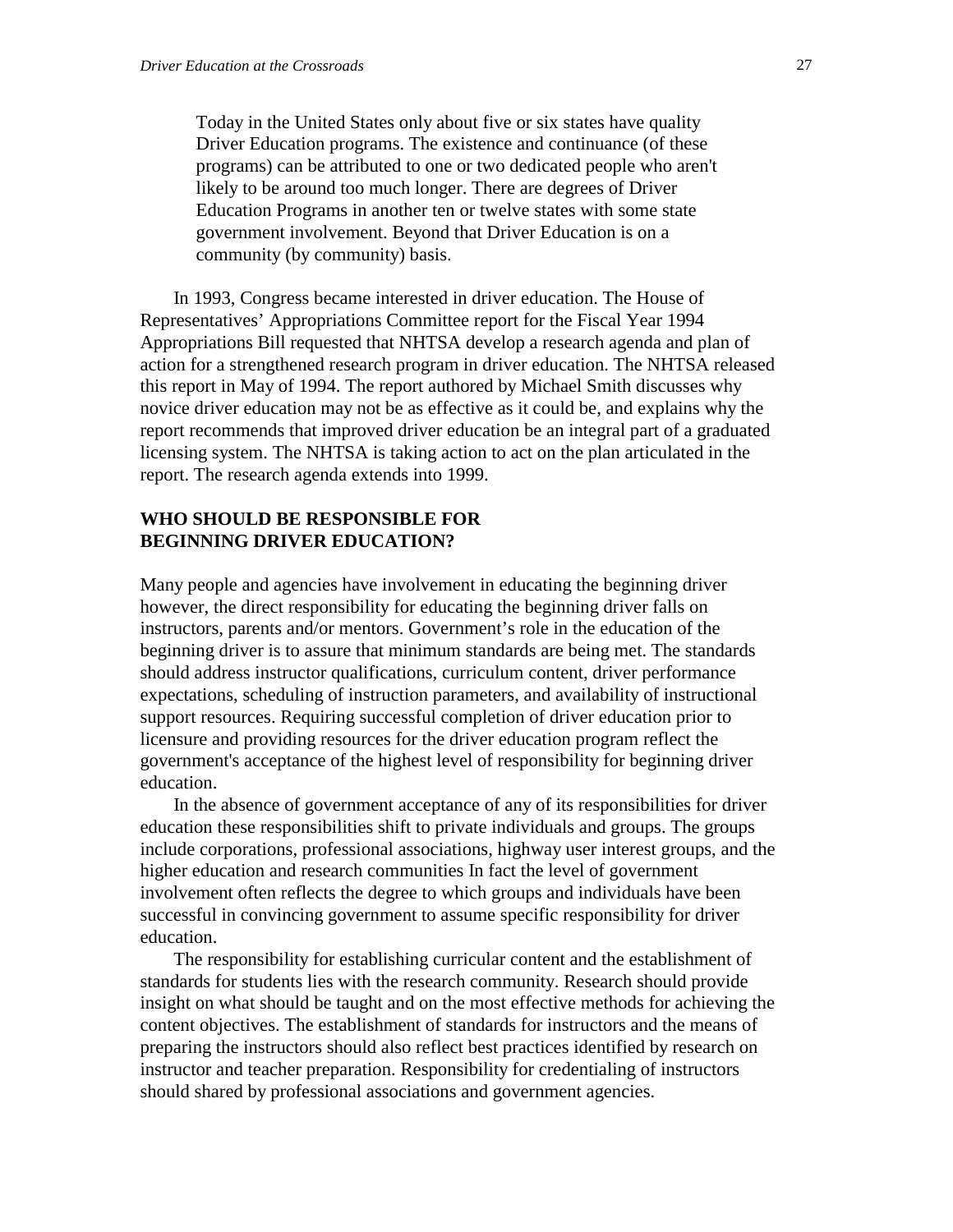Providing instruction, guided practice, and selective driving experiences is a responsibility shared by specially prepared and credentialed instructors working in either not-for-profit or for-profit setting and parents and/or an adult mentor. Instruction should be distributed throughout the second and third phases of a graduated driver license system. Classroom and laboratory instruction should be conducted by the instructor and the instructor should also be responsible for prescribing the guided practice needed by the beginning driver. The instructor is responsibility for assessing student performance and communicating the results of the assessment to both the student and the adults working with the beginning driving. Assessments are the basis of all instruction and practice.

The relationship between the instructor (practitioner), student (patient), and adults assisting in the preparation of the beginning driver (patient advocate) should be clinical in nature with the practitioner (Instructor) helping the patient (beginning driver) survive and then thrive as an independent and self-reliant driver. Parents and/or adult mentors are responsibly for providing guided practice consistent with the prescriptions offered by the professional instructor. Once instruction has achieved its purpose, parents and/or mentors are responsible for providing the beginning driver with selected driving experiences. The selected experiences move from those that are closely supervised to less and less supervision based on the beginning driver's demonstrated skill and responsibility.

The certification of the beginning driver's achievement of knowledge and skill levels which meet the standards for passage from one phase of a licensing system to the next phase could be the instructors responsibility or the responsibility of a government employee. Parents or legal guardians have the responsibility to certify that the beginning driver has both prescribed experiences and the inclinations for responsible driving. Finally, responsibility for financing the education of a beginning driver is to complicated an issue to be explored in this paper. However if the reader is interested in exploring this issue, the author's doctoral dissertation "The Role and Funding of Driver Education in Minnesota" offers some interesting insights into the question "Who should pay for driver education?"

## **HOW CAN EMERGING TECHNOLOGY BEST BE UTILIZED IN THE BEGINNING DRIVER EDUCATION SYSTEM?**

The best utilization of technology for beginning driver education is to provide support for both the instructional and experiential dimensions of beginning driver education. Technology should not be used for technology's sake, but should be used when it improves either or both the efficiency or effectiveness of instruction and driving experiences. All of the emerging digital technologies have the potential to improve beginning driver education, but in order to achieve their potential, sound instructional design and appropriate content must serve as the foundation on which technology is applied to the education of drivers.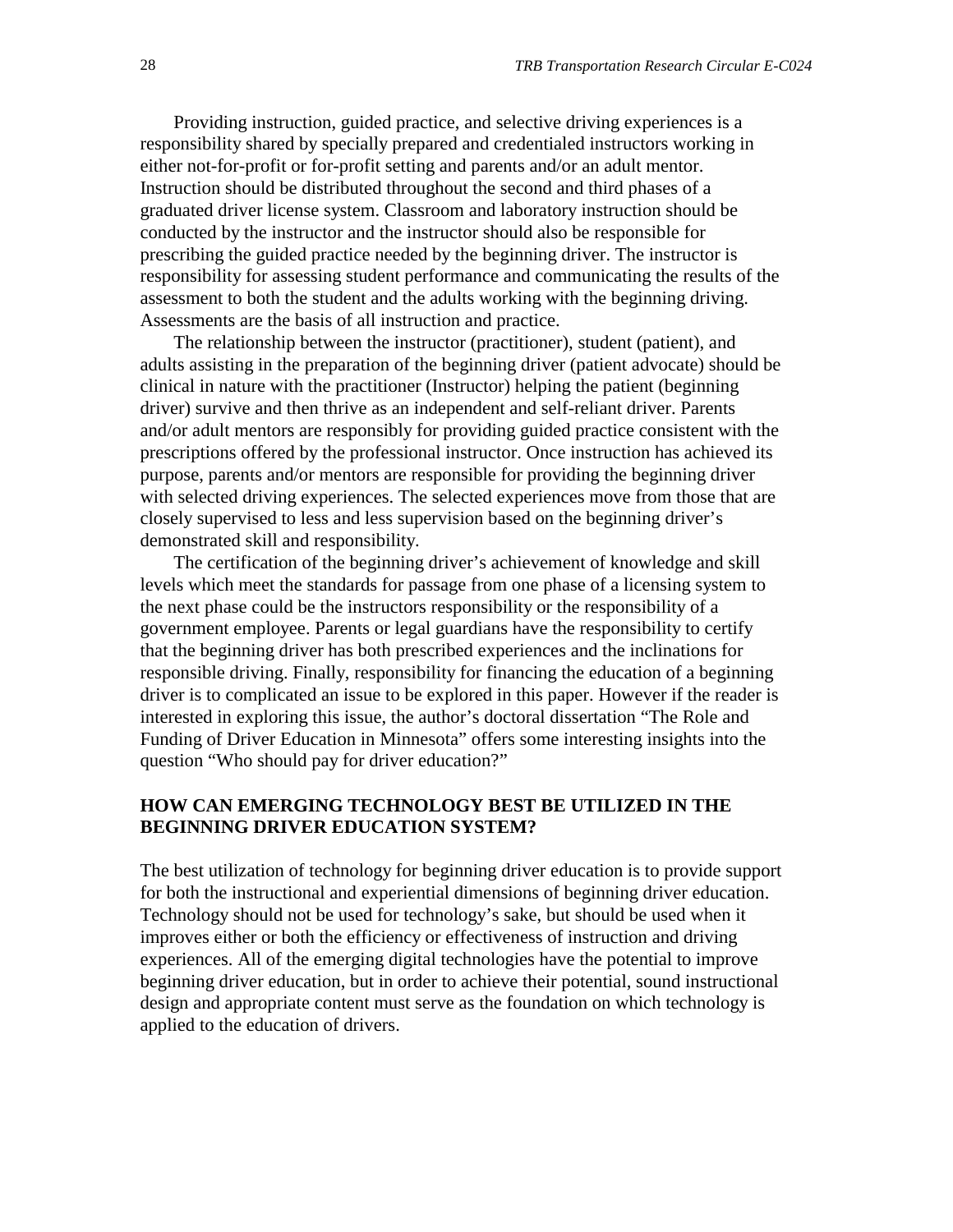# **SUMMARY**

This paper addressed these questions about driver education: Who should be responsible for it, what are the specific responsibilities, and how can emerging technology best be utilized? The simple and straightforward answers are

• Government's role in the education of the beginning driver is to assure that minimum standards are being met.

• Responsibility for credentialing of instructors should shared by professional associations and government agencies.

• Providing instruction, guided practice, and selective driving experiences is a responsibility shared by specially prepared and credentialed instructors working in either not-for-profit or for-profit setting and parents and/or an adult mentor.

• The instructor is responsibility for assessing student performance and communicating the results of the assessment to both the student and the adults working with the beginning driving.

• Parents and/or adult mentors are responsibly for providing guided practice consistent with the prescriptions offered by the professional instructor.

• Parents and/or mentors are responsible for providing the beginning driver with selected driving experiences based on the beginning driver's demonstrated skill and responsibility.

• The certification of the beginning driver's achievement of knowledge and skill levels which meet the standards for passage from one phase of a licensing system to the next phase could be the instructors responsibility or the responsibility of a government employee.

• Parents or legal guardians have the responsibility to certify that the beginning driver has both prescribed experiences and the inclinations for responsible driving.

• Responsibility for financing the education of a beginning driver is too complicated an issue to be explored in this paper.

The best utilization of technology for beginning driver education is to provide support for both the instructional and experiential dimensions of beginning driver education.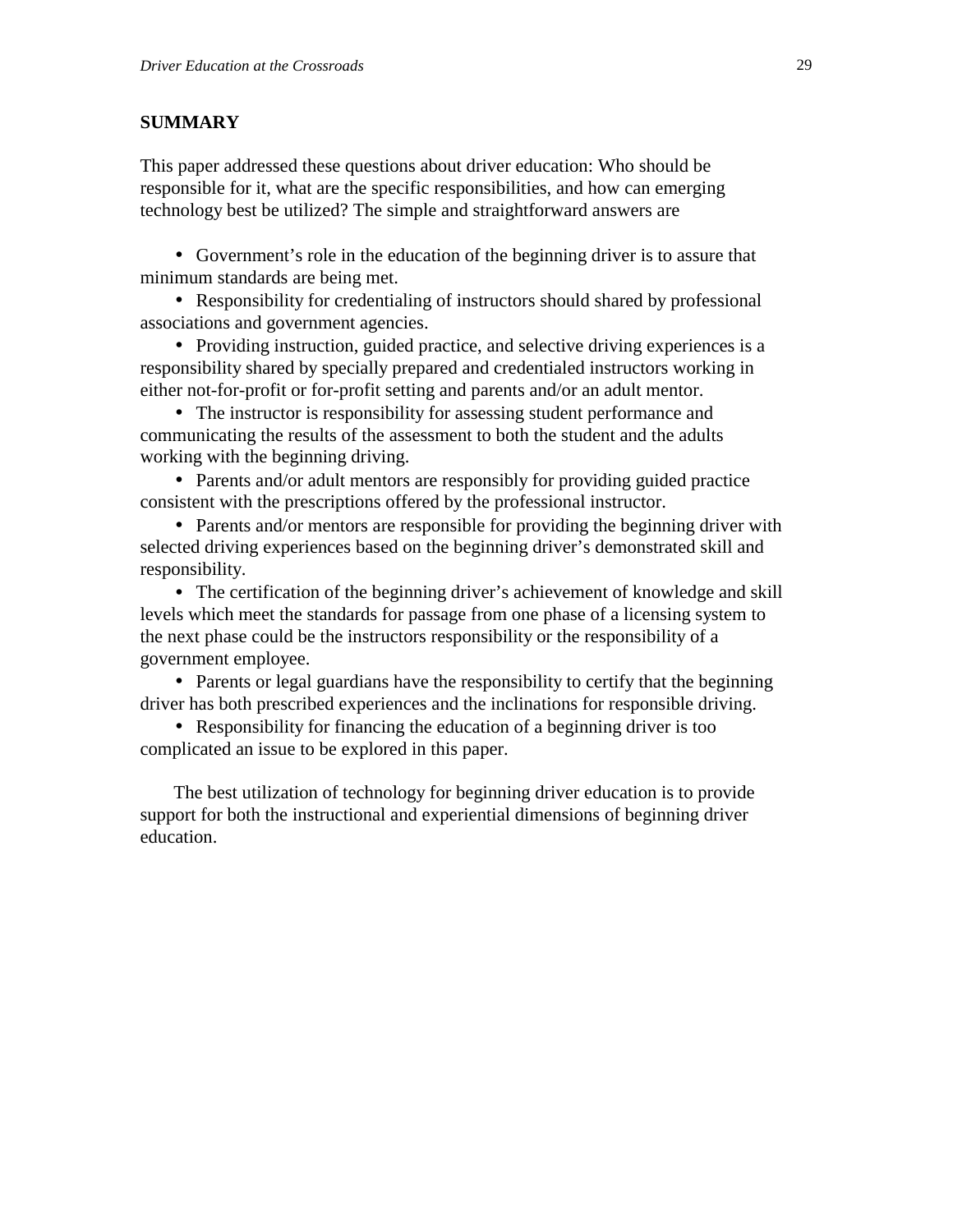# **Advanced Driver Education**

# *Introduction*

### **BRETT ROBINSON**

*American Association of Motor Vehicle Administrators*

Increasing statistics of inexperienced drivers dying on our nations highways have attracted the attention recently of media professionals as well as legislators, law **L**attracted the attention recently of media professionals as well as legislators, law enforcement officers, educators, and the medical community. While driver education, as we have historically known it, may not be the answer, a redefined driver education curriculum could be the solution.

Traditionally, driver education has been taught solely at the entry level of driving and licensure. However, the knowledge, skills, and attitudes needed for a safe driver to emerge, are impossible to teach at the entry level and can only be developed after the student has been exposed to various scenarios. With this thought in mind, there is a need to renovate the way we teach driver education.

A two-step approach to driver education may be the prescription needed to fight the epidemic on our nation's highways. The first stage of driver education would involve the student learning the basic skills and handling characteristics of the vehicle, of which has been a traditional part of the driver education curriculum. Stage two would focus on complex issues facing drivers including decision making, alcohol awareness, and night driving.

A focus on problem drivers should also be included in the second stage of the curriculum. The new system should also include driver improvement intervention for problem novice drivers and intervention should be initiated early if modification of negative behavior is to be affective. Activation of intervention strategies may occur after the driver's first crash or second moving violation.

Another selling point of the two-stage curriculum is the incentive it offers the driver for completing the program. Traditionally only 1 percent of all drivers seek a second level of instruction on their own. The desire for the novice driver to have an unrestricted license is incentive enough to complete the two-stage program and gain the knowledge, skills, and attitudes necessary to become a safe driver.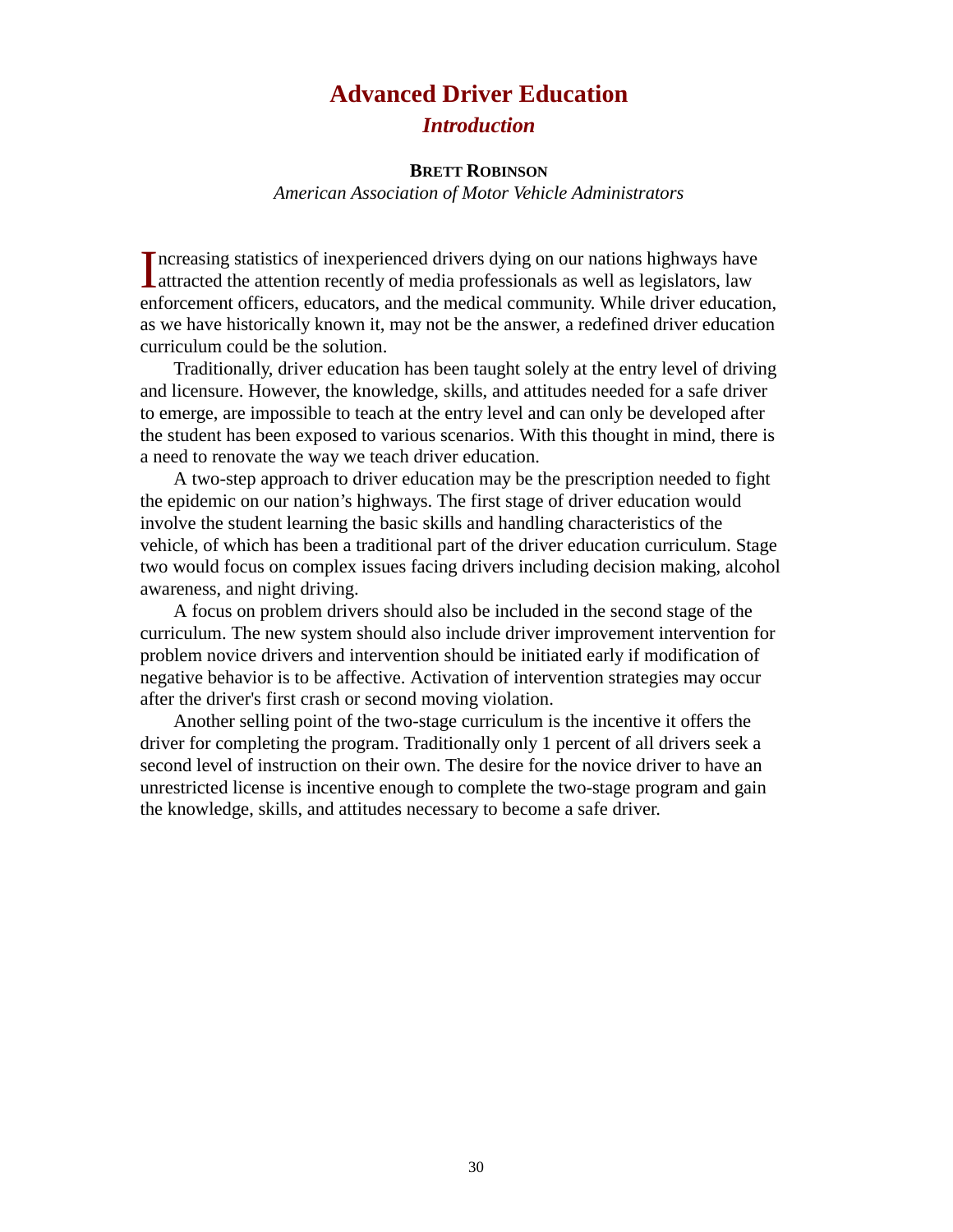#### ADVANCED DRIVER EDUCATION

# **Objectives of Advanced Driver Education**

#### **ALLEN R. ROBINSON**

*American Driver and Traffic Safety Education Association*

he term "advanced driver education" is but one name given to the new approach The term "advanced driver education" is but one name given to the new approach of training young drivers in a graduated driver license system. It is important that we understand that driver education (driver learning) is provided in two distinct settings with completely different objectives and outcomes.

Initial training of novice drivers will provide basic vehicle handling skills and the second training course will provide for other safe driving skills, including enhanced decision making to reduce the risk taking of young drivers. The initial course might be considered a pre-licensing course and must teach all the basic operator skills, including an introduction to perception, decision-making, risk-taking, and impairments that affect driving. We certainly can not put a new driver on our highways without giving them as complete an education as possible. However, we should not attempt to go beyond the capabilities and understanding of our students by asking them to apply knowledge they have had no practical experience with.

With these basic skills, new drivers now have an opportunity to practice their driving in controlled environments. It is critical that we provide as much experience as possible to increase driving skills. There must also be motivation to drive safely. That is, crash free, violation free, abiding by zero tolerance and successful completion of each level of training in order to graduate to the next level of licensing. We can not provide instant maturity, but we can provide realistic experiences that will teach safe driving practices. Any learner, young or old will only use new information when they see value in that information. To provide this experience, we need to provide guided practice through parent involvement; mentor training; guardian training; or any training effort that is guided by an older adult. These driving experiences should begin in low to moderate traffic environments and progress to more complex traffic situations.

Segment Two driver education must emphasize those safe-driving practices that reduce the probability of crashes. It is not intended that the emphasis of this level of training be on skid pads or other high performance skill training areas. Inexperienced drivers don't know where to look or what to look for. While they do take risks, some of these risks are compounded by a lack of awareness. Without basic driving skills and an opportunity to practice these basic skills, it is both hard to understand and to teach such things as gap selection; impaired driving; risk awareness and reasonable risk acceptance; night driving problems; aggressive driving; perceptual driving practices such as a 15 second projected path of travel; and decision making to include value judgments such as right vs. wrong. The following helps illustrate a two-phased driver education program:

All concepts and skills required of a new driver should be taught during Segment One. This would be the basic information required for skill development. During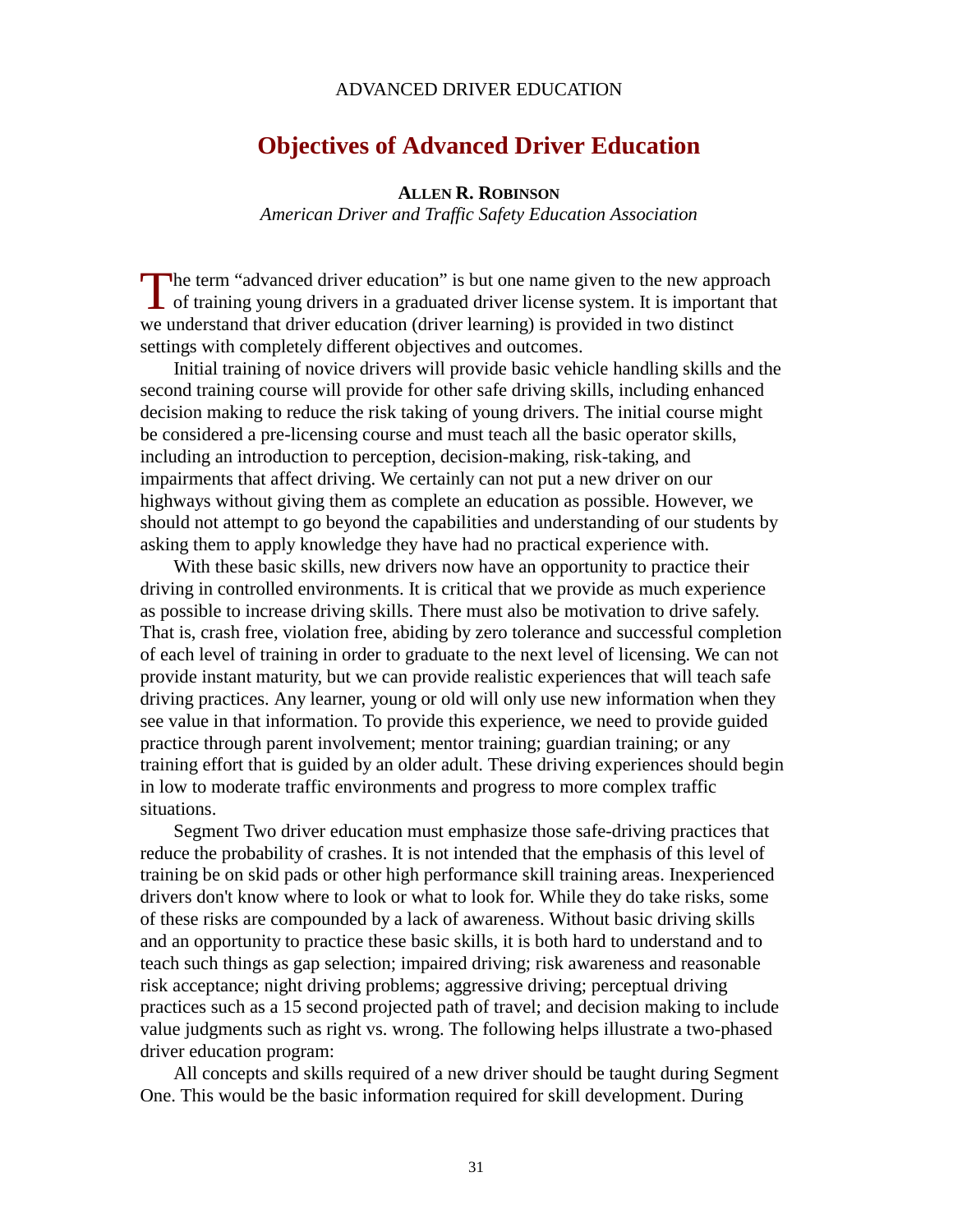Segment Two this information, along with the experiences acquired during practice between Segment One and Segment Two would allow for problem solving. Enhanced decision making of safe driving practices will be emphasized in Segment Two.

#### **EXAMPLE: DRINKING AND DRIVING**

• Segment One—You must teach the laws relating to drinking and driving. Also cover the statistical problem associated with this major problem.

• Segment Two—Now we deal with appropriate decisions and safe driving practices concerning drinking and driving. We emphasize the loss of judgment, and driving ability associated with impairment. Using problem solving they could make decisions about: who they ride with; what do they do about a friend who is drinking; what clues they follow to avoid those on the highway who have been drinking (time of day-place-driving characteristic of other driver).

## **EXAMPLE: DECISION-MAKING SKILLS**

• Segment One—We must teach perceptual driving practices and introduce decision making skills. Students should be taught where to look and what to look for. They need to make basic decisions concerning lane placement, where to turn, gap selection in low moderate traffic; and how night driving affects their perceptual skills.

• Segment Two—Now they can use experience gained from actual driving to improve and practice their decision-making skills. Emphasis would be on high accident areas such as: running off the road, passing and intersections. This is where most crashes occur. Using problem-solving techniques they will need to make choices as to the best course of action. In most cases there will be more than one right solution. If their solution is incorrect then they need to see what the consequences are.

# **EXAMPLE: NIGHT DRIVING**

• Segment One—Night driving - they will be taught problems with reduced vision and encouraged to drive in light/moderate night driving situations.

• Segment Two—Would deal with night driving in more complex situations: congested traffic; bad weather; other people in the car; how to handle mechanical problems; what to do when arriving at an accident scene. Now is the time to make changes in driver education content and delivery systems. We should not continue to let younger drivers die in car crashes simply because we have not scientifically proven what does and doesn't work. Segment Two driver learning should include the use of Advanced Instructional Technology. These systems can be inexpensive computer based instruction that enables the teacher or the learner to experience decision making in specific environments. It is very difficult to teach gap selection in complex driving environments. With the assistance of computer based instruction we can determine if the new driver has made the correct decision in a critical driving environment. It is not possible to put inexperienced drivers into high risk driving environments in order to teach the safe driving practices. Therefore, we must use advanced instructional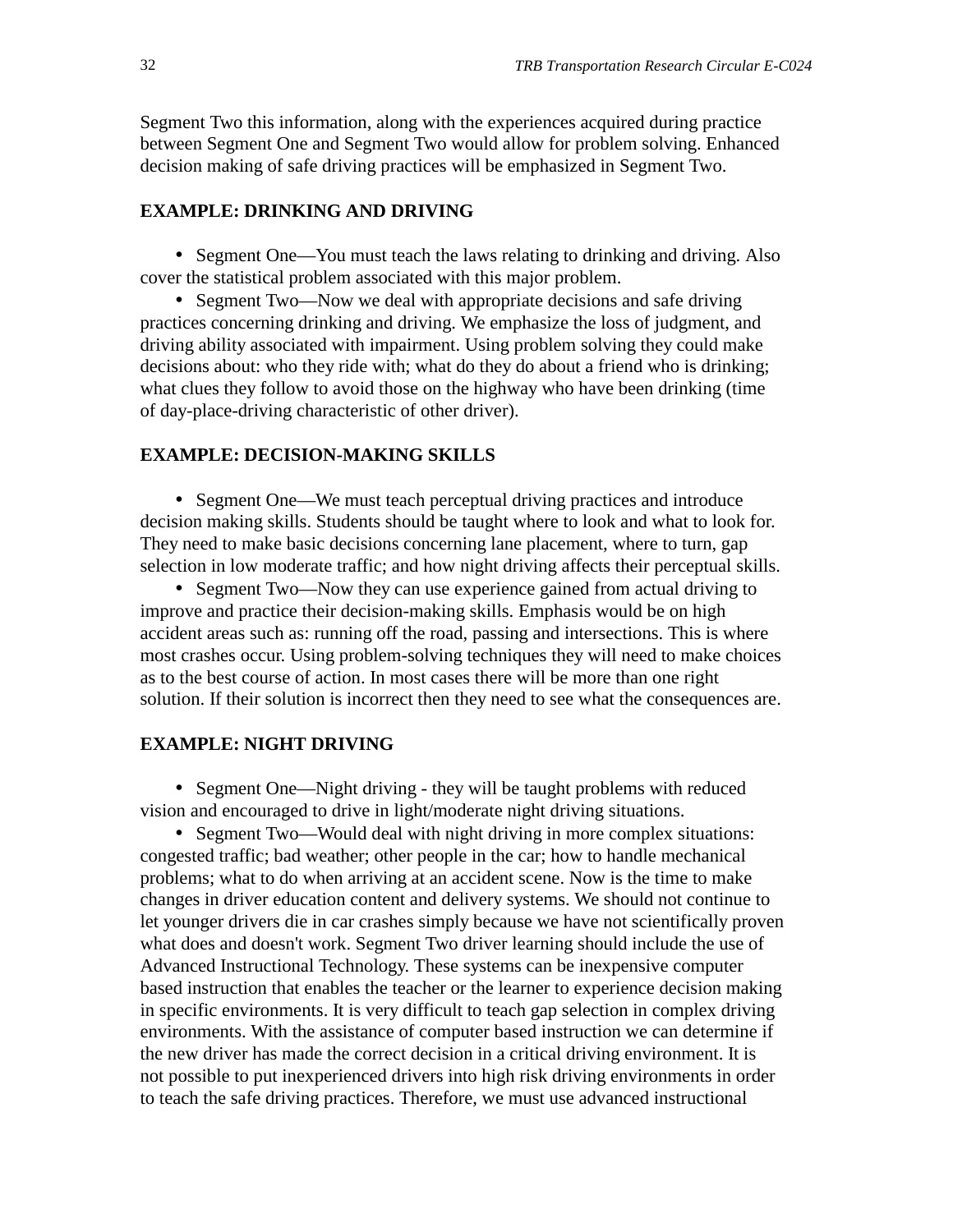technology to accomplish this task.

In the early 1970s we describe the Driving Task Analysis in order to develop driver education curriculum. Now we need to describe the safe driving practices thought to be critical and adopt new technology to teach these safe driving skills.

## **REFERENCES**

*Research Agenda for an Improved Novice Drive Education Program.* Report to Congress, NHTSA, U. S. Department of Transportation, Washington, D.C., May 31, 1994.

*Traffic Safety Administration Graduated Driver Licensing System for Young Drivers: Guidelines for Motor Vehicle Administrators.* American Association of Motor Vehicle Administrators with NHTSA, U. S. Department of Transportation, Washington, D.C.

McKnight, A. J., and A. G. Hundt. *Driver Education Task Analysis: Instructional Objectives*. Human Resources Research Organization, March 1971.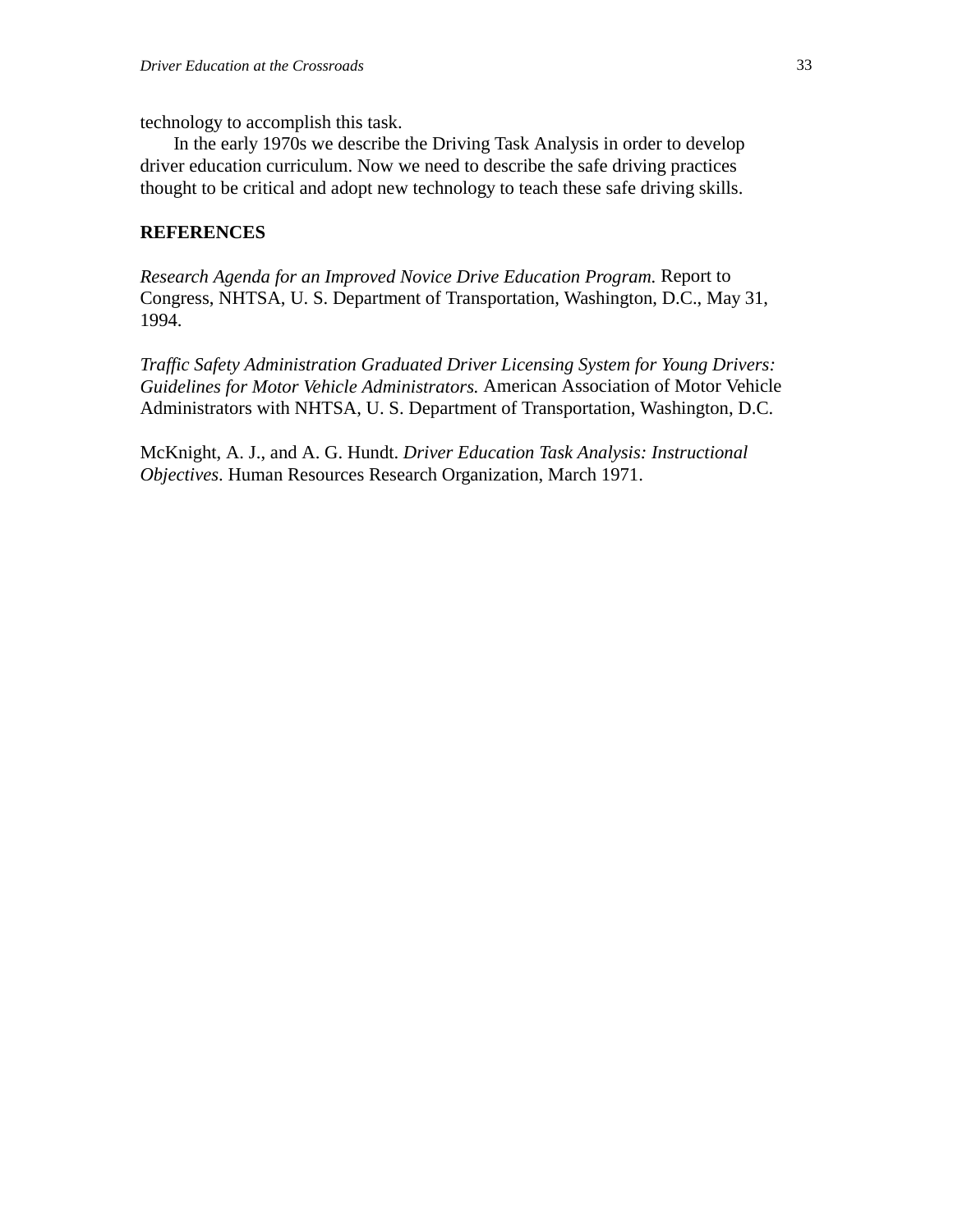# ADVANCED DRIVER EDUCATION

# **Incentives to Advanced Driver Education**

## **A. JAMES MCKNIGHT**

*National Public Services Research Institute*

ranting the benefits of two-stage driver education in developing the knowledge, G ranting the benefits of two-stage driver education in developing the knowlers can be skills, and attitudes most conducive to safe driving, what incentives can be offered drivers to participate in instruction beyond basic driver education? Incentives can come from four sources

- Self-improvement—the desire to be a better driver;
- Insurance discount—offering premium reductions;
- Penalty reduction—mitigating the penalties for traffic violations; and
- Graduated licensing—requiring additional instruction to gain full licensure.

# **SELF-IMPROVEMENT**

The simple desire to be a better driver is perhaps the healthiest incentive to instruction beyond the basics since it implies a willing learner. However, it appears to be the least potent of incentives. Courses designed to foster self improvement include the Defensive Driving Course of the National Safety Council, the American Automobile Associations Driver Improvement Course, and the 55 Alive program developed by the American Association for Retired Persons (AARP). Comparisons of annual enrollment in these courses with the numbers of licensed drivers amounts to less than 1 percent of eligible drivers. Most of the enrollment is made up of traffic violators, drivers seeking auto insurance discounts, and employees of firms that provide instruction as part of work.

# **INSURANCE DISCOUNTS**

A number of insurance companies provide discounts for policyholders completing instructional programs unconnected with traffic violations. The apparent rationale is that the reduction in accidents, and subsequent claims, will pay for the discount. Ostensibly, the accident reduction will come from the benefits of instruction. However, it well may be that, like basic driver education in the early days, instruction pays for itself by attracting the more conscientious and possibly lower mileage drivers.

Several states require companies doing business in the state to offer such discounts. In most states the law applies only to senior citizens, although a few apply it to all drivers. A comparison of 55 Alive enrollment figures across states shows a higher enrollment in states offering discounts. Nevertheless, less than 2 percent of the AARP membership enroll in the course.

In the last 2 years at least two consortiums involving insurance companies have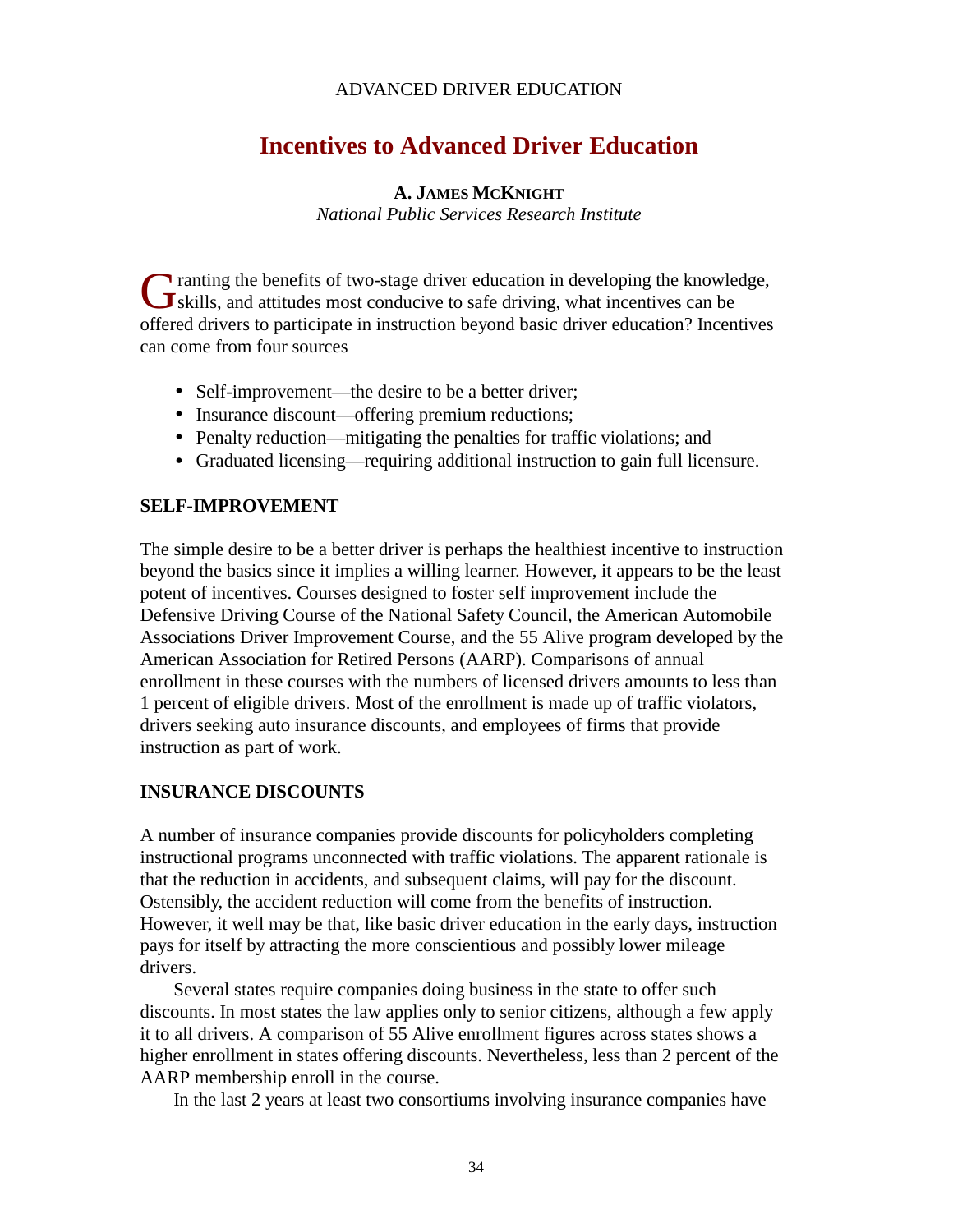embarked upon ambitious driver improvement programs for novice drivers making extensive use of electronic technology, including CD-ROM and computer-based training. These programs may permit a higher degree of interaction than more conventional classroom instruction, as well as permitting a more accommodating schedule of self study. Among most teenage novice drivers, the discount probably functions indirectly as an incentive. Since insurance premiums more often are paid by parents, it is the parents that enjoy the benefits and who are largely responsible for getting the novices to participate. The second stage instruction fostered by discounts is not confined to formal school and self-study programs. At least one insurance carrier has offered discounts in the form of rebates to young policyholders whose parents provide adult supervised instruction.

The incentive value of discounts to drivers may be undermined to some extent by other available discounts. Policyholders with good driving records may already qualify for the maximum available discount. The laws in most states are vague as to the manner in which the discount is figured; some laws don't even specify the amount of the discount. There is also some concern that some discounts are offset by initially high premiums.

#### **PENALTY REDUCTION**

To the present time the great majority of drivers participating in instruction beyond basic driver education are doing so in order to mitigate the consequences of one or more traffic violations. The two primary sources of students are the courts and licensing agencies. Those handles by licensing agencies are repeat offenders and will addressed among problem drivers in the next section. Judges may allow reduced penalties for traffic offenses, or allow violations to go unreported to licensing agencies, upon agreement of offenders to participate in an instructional program. The courses given are typically those offered to the public at large rather than being tailored to the violator population. However, since a single violation doesn't necessarily signal a particular problem, the subject matter is not particularly inappropriate. In this sense, court referral programs simply provide a means of gaining attendance by ordinary drivers who would not otherwise participate.

The drawback of instruction offered in return for allowing violations to go unreported, referred to as "masking" violations, is that repeat offenders can go undetected. Many participants have attended two or more sessions of a course that has obviously been unsuccessful in deterring violations rather than being subject to steps that are more appropriate to repeat offenders.

#### **GRADUATED LICENSING**

Probably the most promising approach to driver education aimed at the improvement of licensed drivers is a graduated license system. A number of graduated licensing programs call for instruction after receipt of the initial license as a requirement for full licensure. At the time of the workshop, they included four U.S. states, New Zealand, and Ontario, Canada). The advantage of graduated licensing as an incentive to driver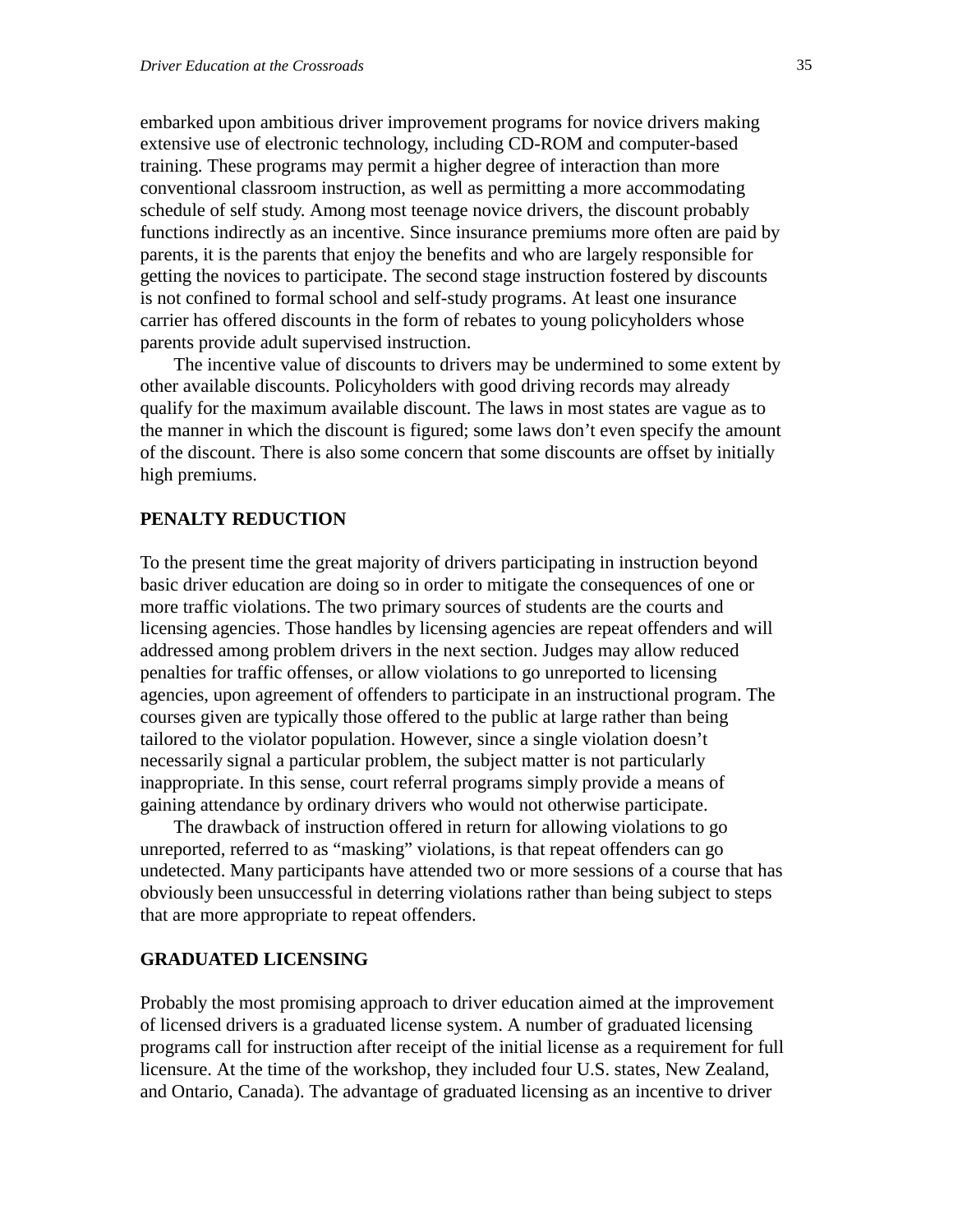improvement instruction is twofold. First, it provides an extremely powerful incentive. To young novices, the opportunity to drive free of the restriction, to drive where and when they wish, is probably a greater inducement to successfully complete second-stage driver education than is any of the other incentives described. Second, it is likely to extend instruction to far more drivers than any or all of the other three incentive sources. If it became a standard element of graduated licensing, and graduated licensing were to reach all states, it would provide a means of reaching all drivers, rather than just the 1 or 2 percent receiving it now.

#### **EFFECTIVENESS AS AN INCENTIVE**

A necessary element of almost any incentive system is knowledge that the target of the incentive is worthwhile. In the case of driver improvement instruction, it is evidence that it leads to safer driving. The incentives or self-improvement, penalty reduction, insurance discounts, and licensing assume that the instruction reduces the likelihood of accidents. Unfortunately, evidence is lacking. Struckman-Johnson et al. (1989) reviewed 65 driver improvement courses. While the great majority of them led to a reduction in further traffic violations, the effect upon subsequent accidents was equivocal, some showing a reduction and some showing a gain. Yet, in studies with large enough samples and sufficient statistical power to detect accident effects, significant reductions in accidents were observed. However, almost all of the programs evaluated involved traffic violators, the problem drivers addressed in the next paper. Sound evaluations of improvement courses for the driving population at large have yet to be conducted.

One assessment of advanced instruction showing evidence of improvement involved a 3-h course for motorcycle operators in which a random half of those failing a test of such skill by the California Department of Motor Vehicles were assigned to a 3-h skill development course. Those required to take the course had fewer accidents over the following year. The fact that the two groups had equal numbers of traffic citations suggests that the accident reduction was not due to exposure reduction or greater compliance with the law.

#### **SUMMARY**

One advantage that advanced driver education enjoys over basic instruction is that its student population consists of people who already drive, freeing the instruction from any taint of exposure inflation. However, in order attract a following it must meet more than the "do no harm" test. It must show evidence of tangible benefit. Thus far improvement programs have flourished on the assumption by courts, insurance companies, legislators, educators, and others that it must accomplish something. However, programs that depend upon faith alone for their existence tend to suffer under economic pressure and competition for funds. The greatest incentive to the expansion of, and participation in second-stage driver education, will be proof that it works.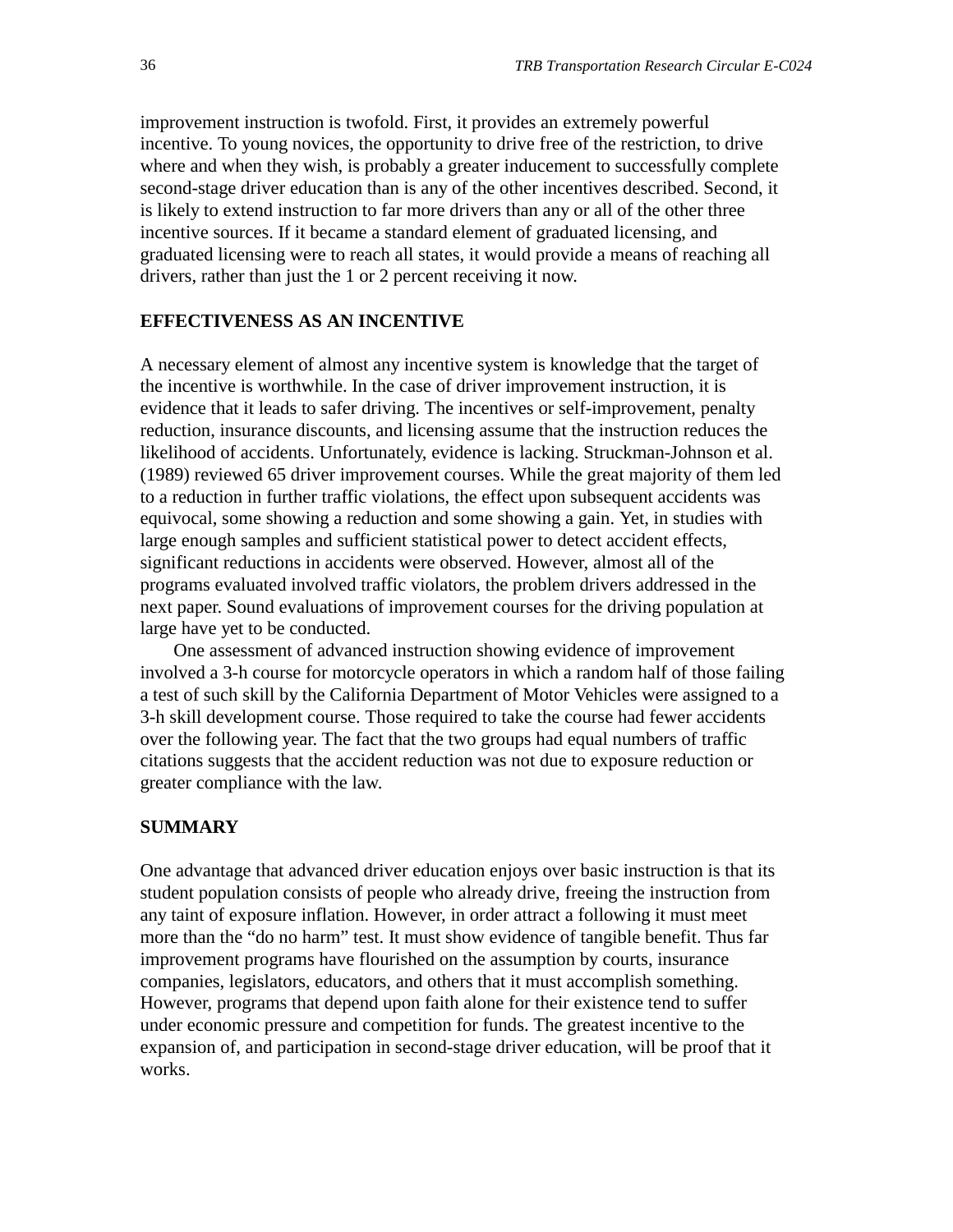# ADVANCED DRIVER EDUCATION

# **Problem Driver Educational Component**

#### **RAYMOND C. PECK**

*California Department of Motor Vehicles*

**P** resently, the great majority of the drivers who receive driving instruction after Presently, the great majority of the drivers who receive driving instruction after being licensed do so because they have committed one or more traffic violations and have been required to attend a course by the courts or the license administration. This paper will focus on the role intervention components emphasizing educational and informational strategies and content for young problem drivers. In considering this issue, seven key issues or questions should be addressed.

1. Do traffic violations and accidents involving young drivers reflect skill and knowledge deficits?

2. Are the deficits remediable through educational or behavior modification interventions?

3. Are young problem drivers modifiable?

4. At what point should driver improvement intervention be initiated?

5. Do accidents and traffic citations have different implications as to educational strategies?

6. Are there possible applications for computers and simulators?

7. How should educational and driver improvement interventions be linked with post license control structure?

The remainder of this paper is organized around a consideration of each of the questions above.

#### **ROLE OF KNOWLEDGE AND SKILL DEFICITS**

There is general consensus among authorities that attitude, maturity, and lifestyle variables are more important factors than are knowledge and skill deficits. Studies of accident and violation—involved young drivers have not provided any consistent evidence showing that these drivers have less knowledge or skill than do young drivers with clean records. There is also evidence to show that youth and maturity are more important risk factors than is driving experience. However, experience does have an independent effect, perhaps by improving risk perception and decision making. More research is needed in determining how experience improves skill and how such information can be incorporated into problem driver remediation programs.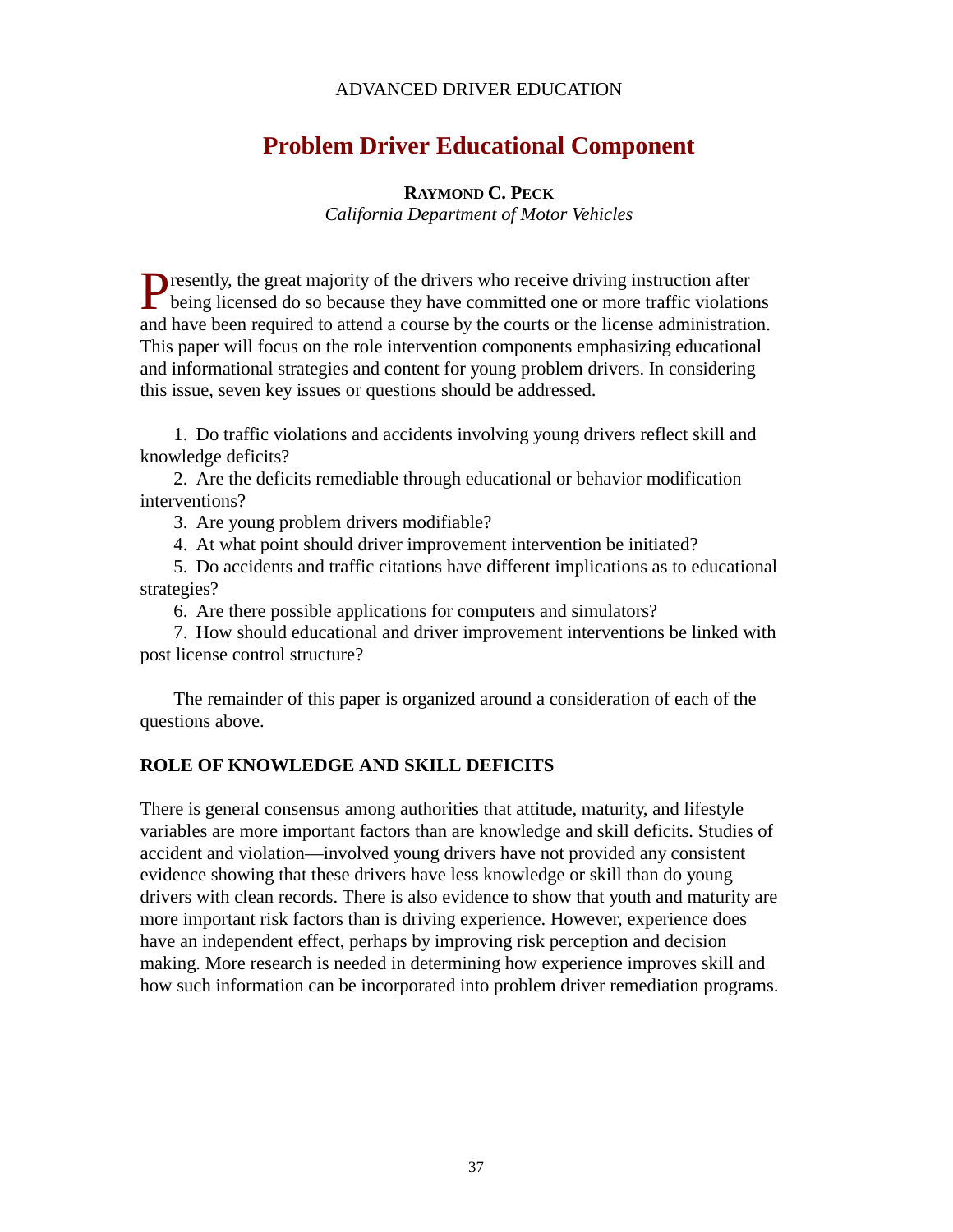#### **MODIFIABILITY OF YOUNG PROBLEM DRIVERS**

Existing research evidence and analytic considerations suggest that the underlying causes of accidents and violations involving young problem drivers are difficult to modify through educational interventions. In addition, programs attempting to affect the behaviors of young drivers by improving attitudes have not met with demonstrated success. One notable exception to this conclusion is a study by the Sacramento Safety Council (1975) that evaluated a group discussion format structured around "trigger films." Peck (1985, 1993) has pointed out that young drivers are prone to view risk and personal vulnerability to accidents differently than older people. This reflects both biological factors and maturational changes that evolve through the passage of time. There is also research evidence to show that young drivers are less responsive to driver control interventions than are older drivers.

# **DRIVER IMPROVEMENT INTERVENTION THRESHOLDS**

For maximum impact potential, driver improvement intervention should be initiated early, perhaps upon the second moving violation or first accident. Due to the large volume of drivers who would qualify at this level, some form of mailed home-study treatment with point reduction incentives contingent upon maintaining a clean record might offer the most potential because of their relatively low cost (Kadell, 1987). Another variant would be the development of computer- and video-based programs.

## **INTERVENTION IMPLICATIONS OF ACCIDENTS AND TRAFFIC VIOLATIONS**

Although many accidents involve traffic law violations, the fact remains that most young drivers with elevated traffic conviction counts are accident free and, conversely, most accident-involved young drivers are violation free. Young drivers with accidents on their record in absence of violations probably represent a different population than do violation repeaters, particularly violation repeaters who are accident free. It seems reasonable to hypothesize young drivers who have accidents without traffic violations might profit more from educational interventions.

## **ARTICULATION OF DRIVER IMPROVEMENT WITH LICENSE CONTROL INTERVENTION**

Any educational interventions should occur before the license suspension. For highrisk drivers who have had their license revoked, the completion of a driver improvement course might be required as a condition of reinstatement.

In conclusion, educational programs do not offer a great deal of potential for young problem drivers, but they may have more potential for the older novice problem driver and for young drivers involved in accidents not associated with traffic citations. A great deal of research is needed to develop and empirically validate effective problem driver educational modules for graduated licensing programs.